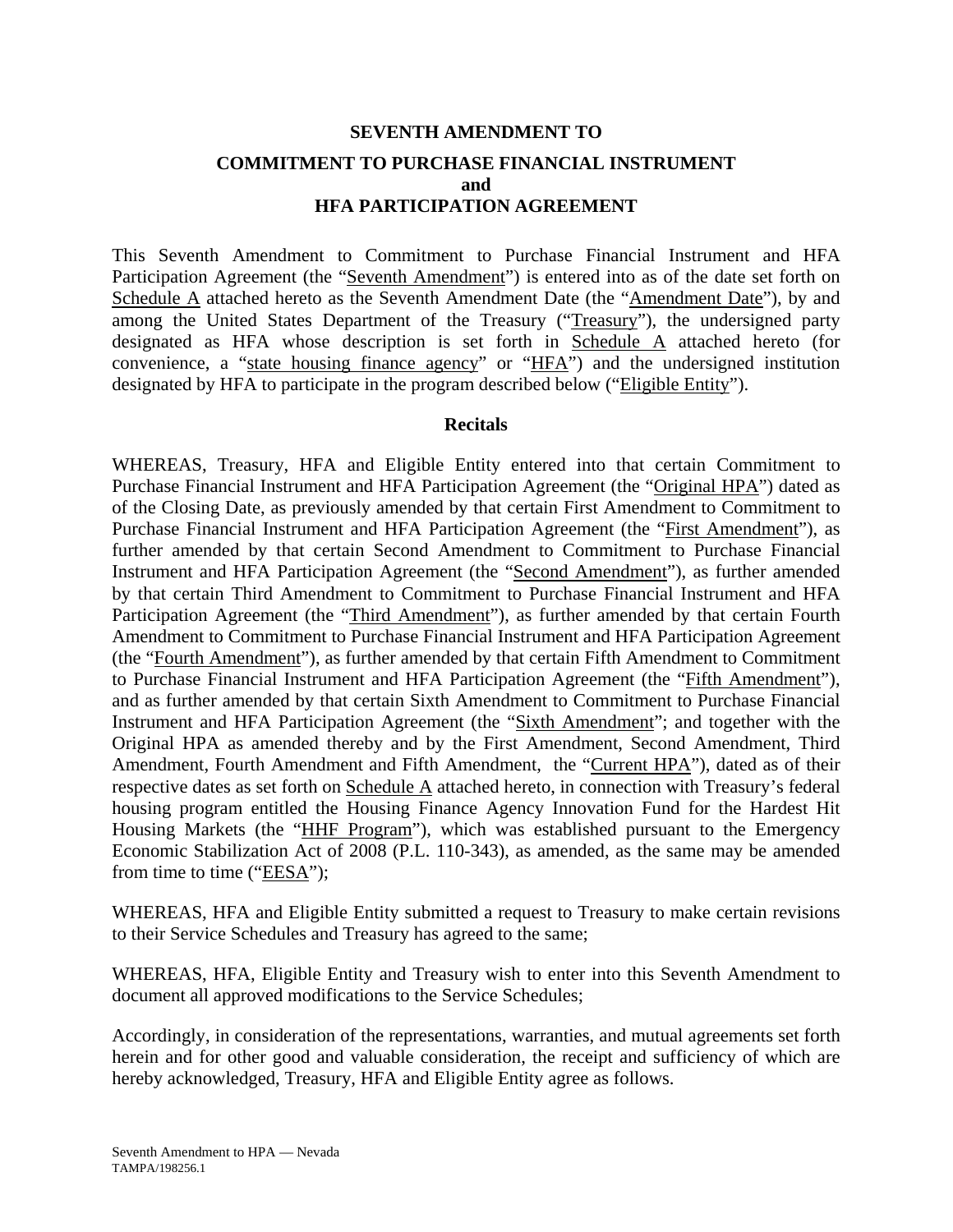## **Agreement**

## **1. Amendments**

A. Definitions. All references in the Current HPA to the "Agreement" shall mean the Current HPA, as further amended by this Seventh Amendment; and all references in the Current HPA to Schedules A or B shall mean the Schedules A or B attached to this Seventh Amendment. All references herein to the "HPA" shall mean the Current HPA, as further amended by this Seventh Amendment.

B. Schedule A. Schedule A attached to the Current HPA is hereby deleted in its entirety and replaced with Schedule A attached to this Seventh Amendment.

C. Schedule B. Schedule B attached to the Current HPA is hereby deleted in its entirety and replaced with Schedule B attached to this Seventh Amendment.

## **2. Representations, Warranties and Covenants**

A. HFA and Eligible Entity. HFA and Eligible Entity, each for itself, make the following representations, warranties and covenants to Treasury and the truth and accuracy of such representations and warranties and compliance with and performance of such covenants are continuing obligations of HFA and Eligible Entity, each as to itself. In the event that any of the representations or warranties made herein cease to be true and correct or HFA or Eligible Entity breaches any of its covenants made herein, HFA or Eligible Entity, as the case may be, agrees to notify Treasury immediately and the same shall constitute an Event of Default under the HPA.

(1) HFA and Eligible Entity each hereby certifies, represents and warrants as of the date hereof that each of the representations and warranties of HFA or Eligible Entity, as applicable, contained in the HPA are true, correct, accurate and complete in all material respects as of the date hereof. All covenants of HFA or Eligible Entity, as applicable, contained in the HPA shall remain in full force and effect and neither HFA, nor Eligible Entity is in breach of any such covenant.

(2) Eligible Entity has the full corporate power and authority to enter into, execute, and deliver this Seventh Amendment and any other closing documentation delivered to Treasury in connection with this Seventh Amendment, and to perform its obligations hereunder and thereunder.

(3) HFA has the full legal power and authority to enter into, execute, and deliver this Seventh Amendment and any other closing documentation delivered to Treasury in connection with this Seventh Amendment, and to perform its obligations hereunder and thereunder.

## **3. Miscellaneous**

A. The recitals set forth at the beginning of this Seventh Amendment are true and accurate and are incorporated herein by this reference.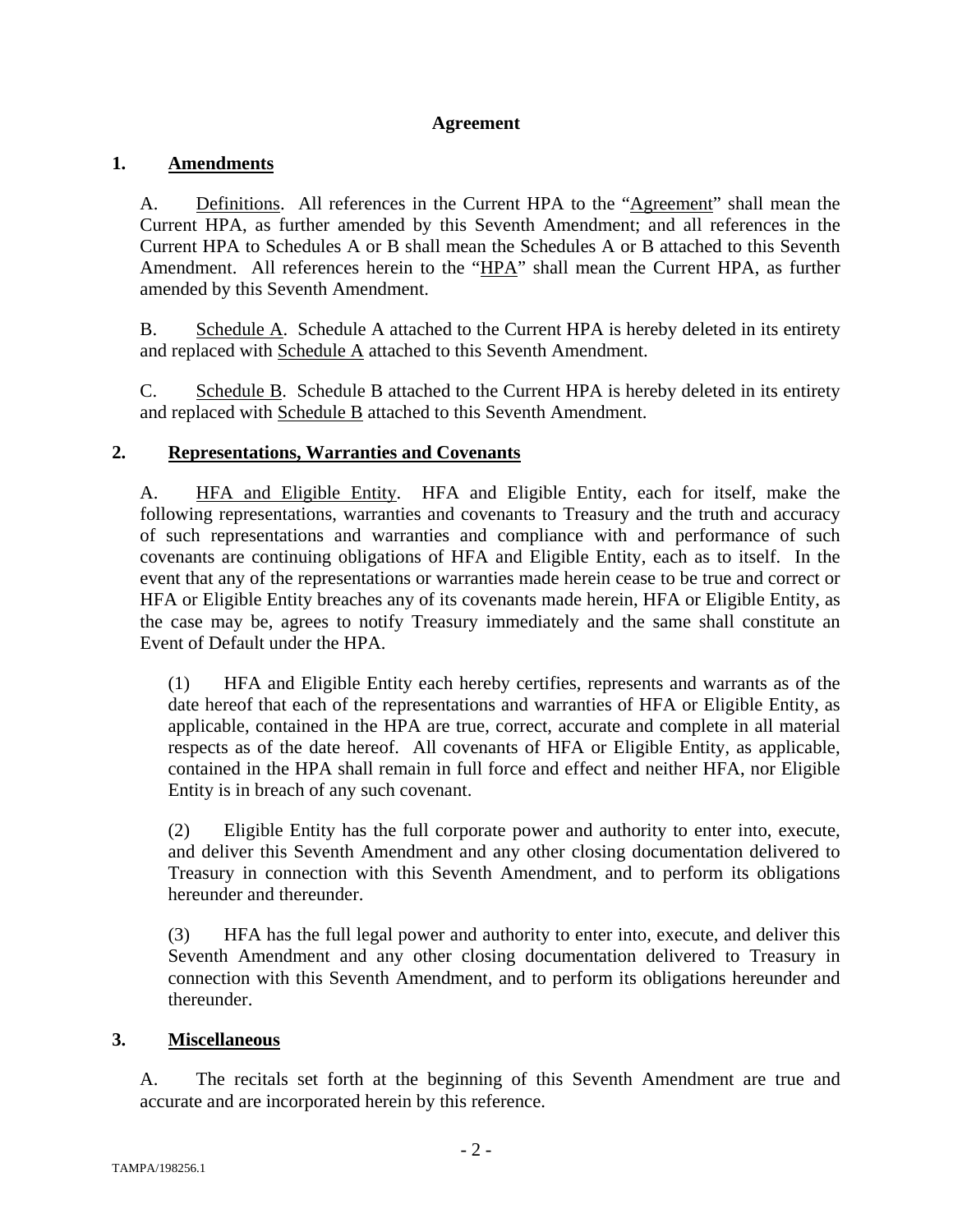B. Capitalized terms used but not defined herein shall have the meanings ascribed to them in the HPA.

C. Any provision of the HPA that is determined to be prohibited or unenforceable in any jurisdiction shall, as to such jurisdiction, be ineffective to the extent of such prohibition or unenforceability without invalidating the remaining provisions of the HPA, and no such prohibition or unenforceability in any jurisdiction shall invalidate such provision in any other jurisdiction.

D. This Seventh Amendment may be executed in two or more counterparts (and by different parties on separate counterparts), each of which shall be deemed an original, but all of which together shall constitute one and the same instrument. Facsimile or electronic copies of this Seventh Amendment shall be treated as originals for all purposes.

## [SIGNATURE PAGE FOLLOWS; REMAINDER OF PAGE INTENTIONALLY LEFT BLANK]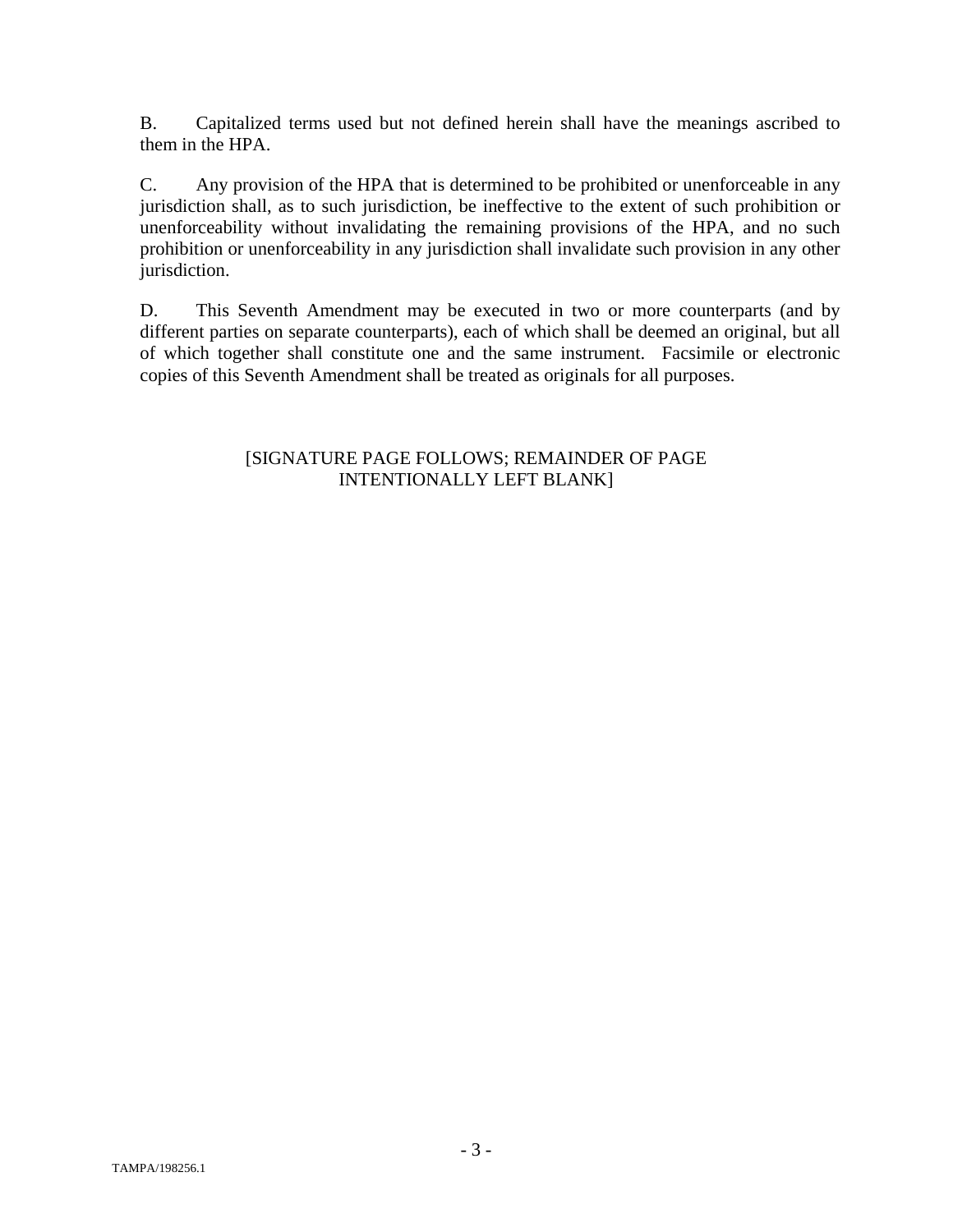**In Witness Whereof**, HFA, Eligible Entity and Treasury by their duly authorized officials hereby execute and deliver this Seventh Amendment to Commitment to Purchase Financial Instrument and HFA Participation Agreement as of the Amendment Date.

#### **HFA**: **TREASURY**:

NEVADA HOUSING DIVISION UNITED STATES DEPARTMENT OF THE **TREASURY** 

By:  $/s/$  Charles L. Horsey By: Name: Charles L. Horsey Name: Timothy G. Massad

Title: Administrator Title: Assistant Secretary for Financial Stability

#### **ELIGIBLE ENTITY**:

NEVADA AFFORDABLE HOUSING ASSISTANCE CORPORATION

By: /s/ Lon A. DeWeese Name: Lon a. DeWeese Title: Director, Secretary/Treasurer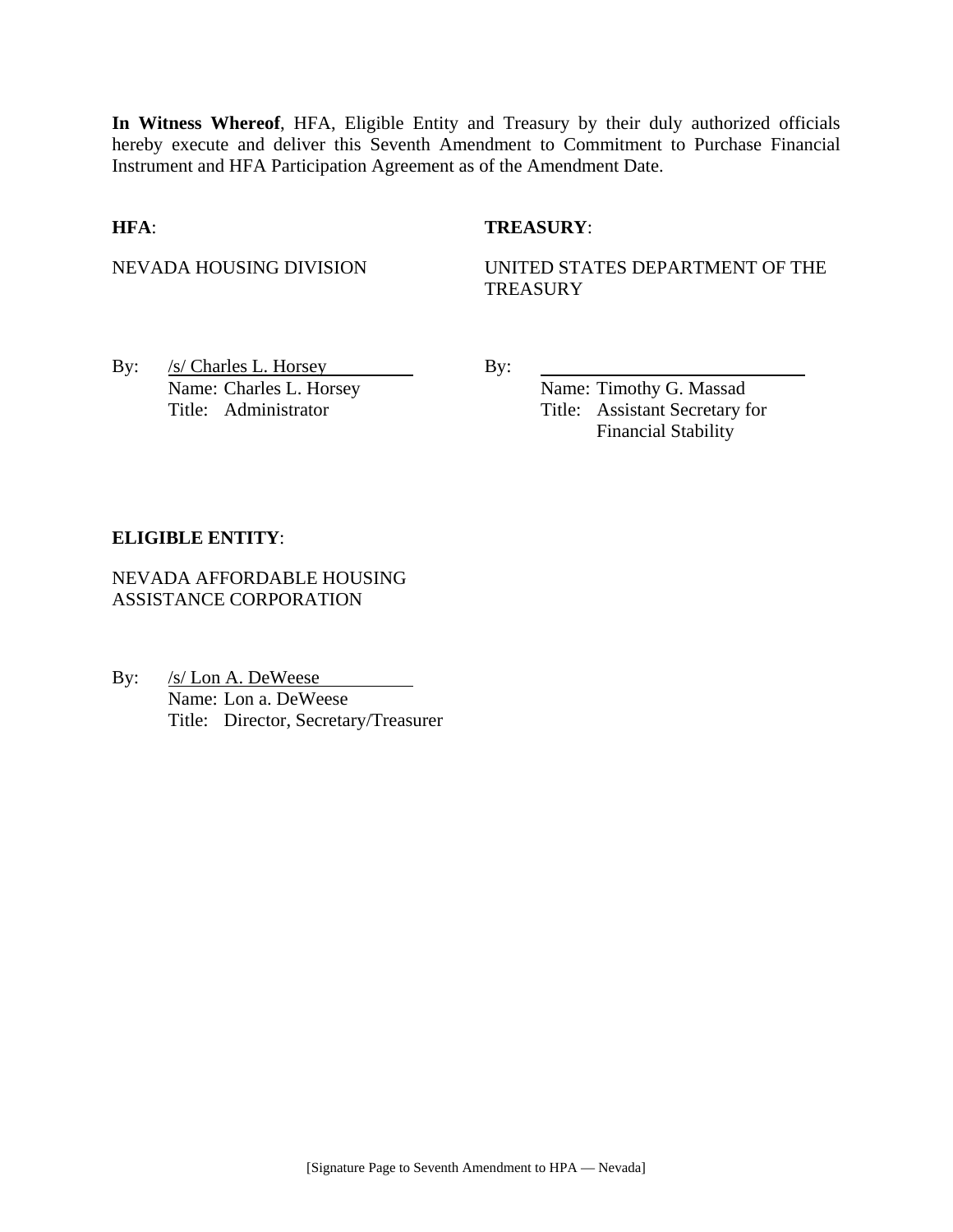# **EXHIBITS AND SCHEDULES**

Schedule A Basic Information

Schedule B Service Schedules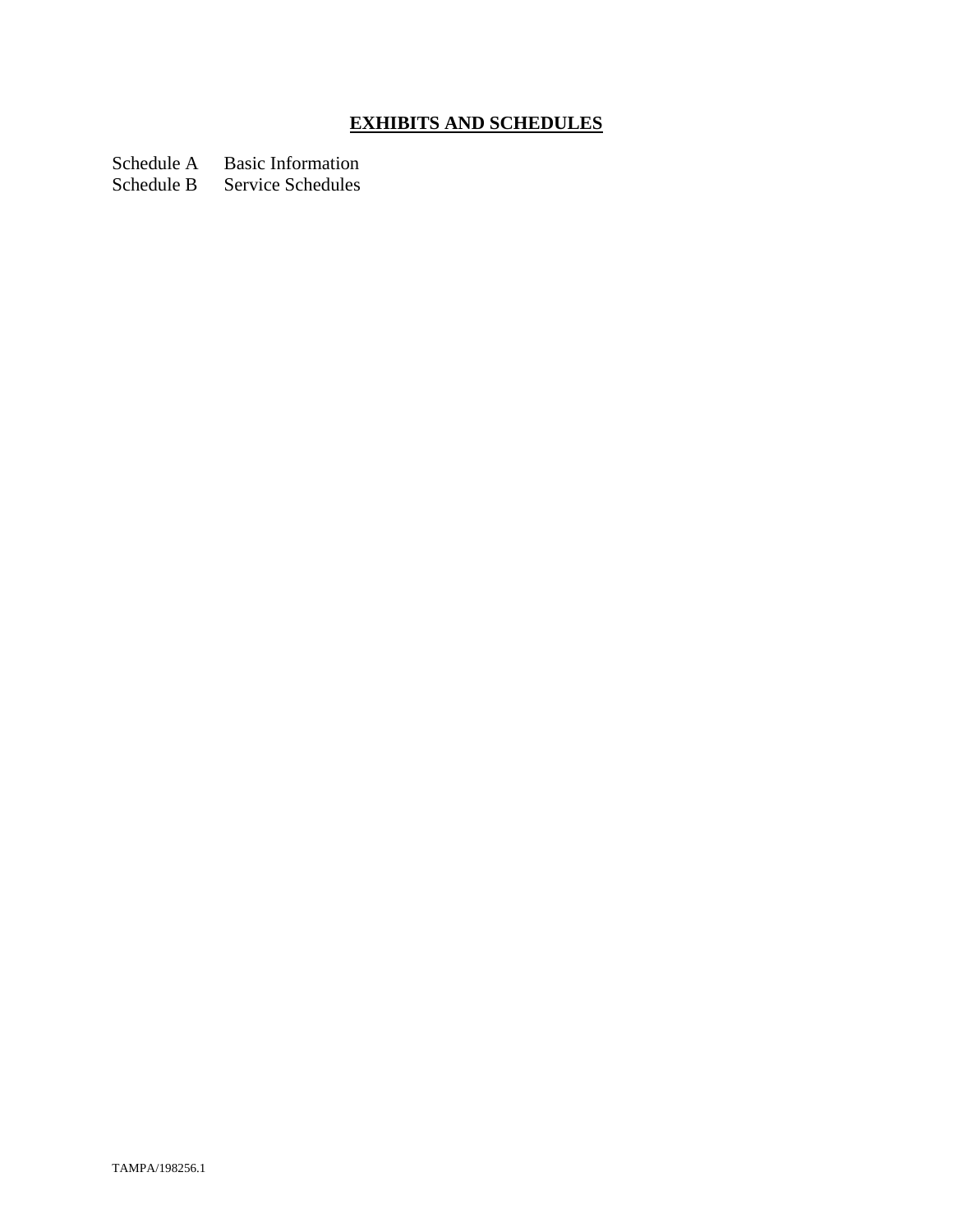#### **SCHEDULE A**

## **BASIC INFORMATION**

| Eligible Entity Information:            |                                                     |
|-----------------------------------------|-----------------------------------------------------|
| Name of the Eligible Entity:            | Nevada Affordable Housing Assistance<br>Corporation |
| Corporate or other organizational form: | Non-profit corporation                              |
| Jurisdiction of organization:           | Nevada                                              |
| Notice Information:                     |                                                     |

| <b>HFA</b> Information: |                                                                                           |
|-------------------------|-------------------------------------------------------------------------------------------|
| Name of HFA:            | Nevada Housing Division <sup>1</sup>                                                      |
| Organizational form:    | A Division of the Nevada Department of<br>Business and Industry of the State of<br>Nevada |
| Date of Application:    | April 16, 2010                                                                            |
| Date of Action Plan:    | September 1, 2010                                                                         |
| Notice Information:     |                                                                                           |

| Program Participation Cap: | \$194,026,240.00 |
|----------------------------|------------------|
|                            |                  |

Portion of Program Participation Cap Representing Original HHF Funds: \$102,800,000.00

<sup>&</sup>lt;sup>1</sup> Each Schedule A-1 attached to the Original HPA, the First Amendment and the Second Amendment shall remain a part of the Current HPA.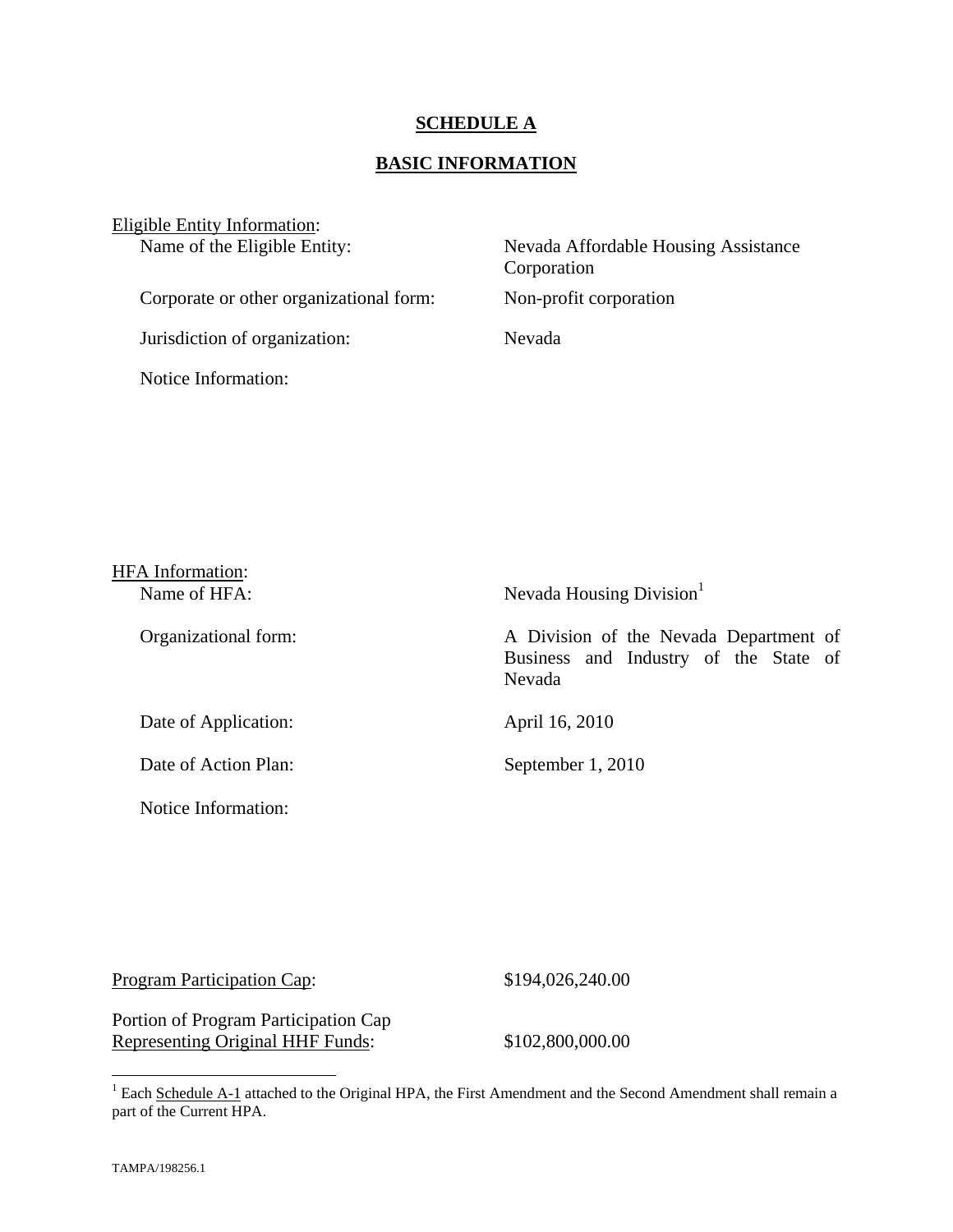| Portion of Program Participation Cap                   |                                                                             |
|--------------------------------------------------------|-----------------------------------------------------------------------------|
| <b>Representing Unemployment HHF Funds:</b>            | \$34,056,581.00                                                             |
| Permitted Expenses:                                    | \$24,978,556.00                                                             |
| <b>Closing Date:</b>                                   | June 23, 2010                                                               |
| <b>First Amendment Date:</b>                           | September 23, 2010                                                          |
| <b>Second Amendment Date:</b>                          | September 29, 2010                                                          |
| <b>Third Amendment Date:</b>                           | December 16, 2010                                                           |
| <b>Fourth Amendment Date:</b>                          | April 5, 2011                                                               |
| <b>Fifth Amendment Date:</b>                           | May 25, 2011                                                                |
| <b>Sixth Amendment Date:</b>                           | October 28, 2011                                                            |
| <b>Seventh Amendment Date:</b>                         | December 8, 2011                                                            |
| <b>Eligible Entity Depository Account Information:</b> | See account informatio<br>Depository Account (<br>Treasury<br>between<br>an |

on set forth in the Depository Account Control Agreement between Treasury and Eligible Entity regarding the HHF Program.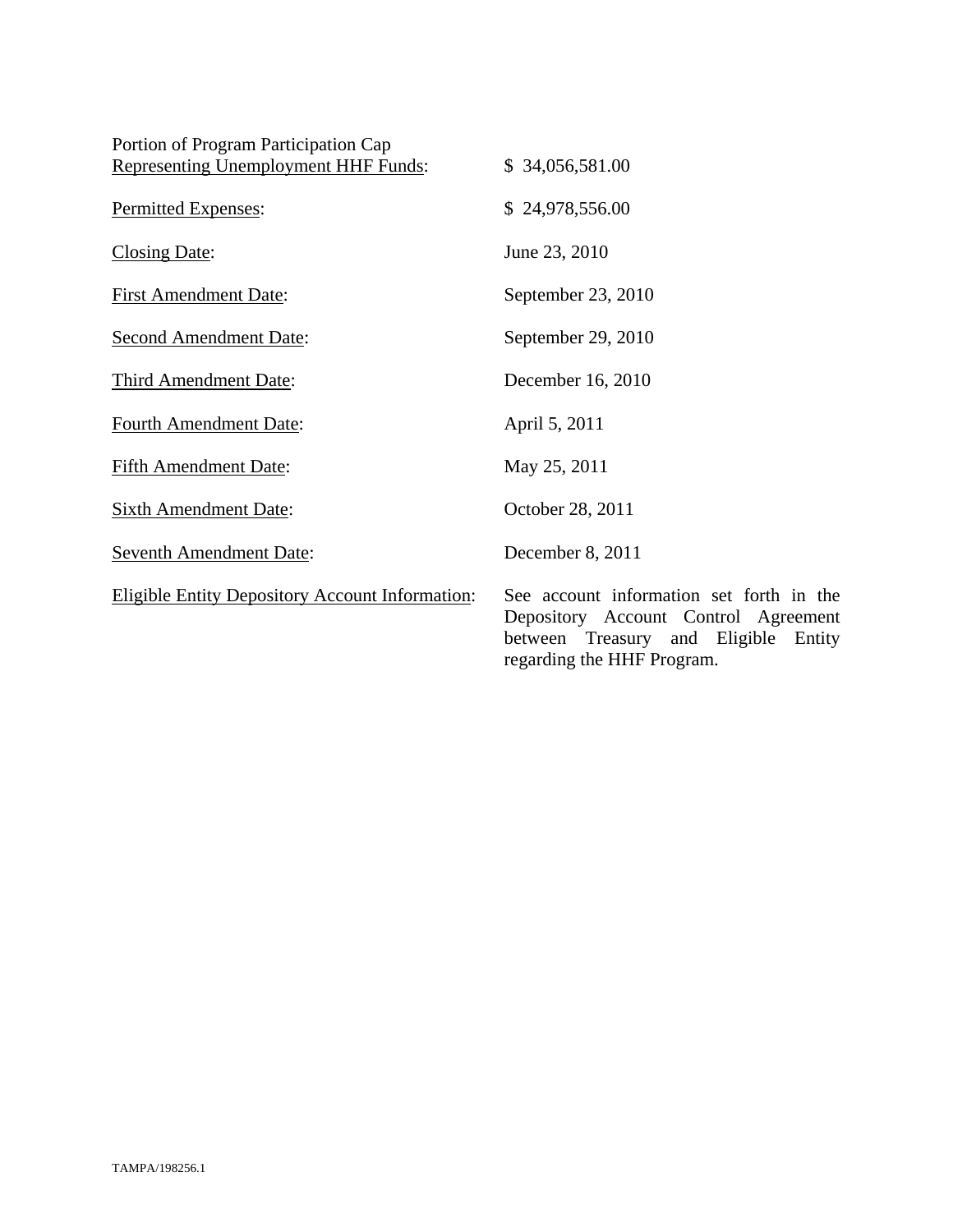#### **SCHEDULE B**

#### **SERVICE SCHEDULES**

The Service Schedules attached as Schedule B to the Current HPA are hereby deleted in their entirety and replaced with the attached Service Schedules (numbered sequentially as Service Schedule B-1, Service Schedule B-2, et. seq.), which collectively comprise Schedule B to the HPA.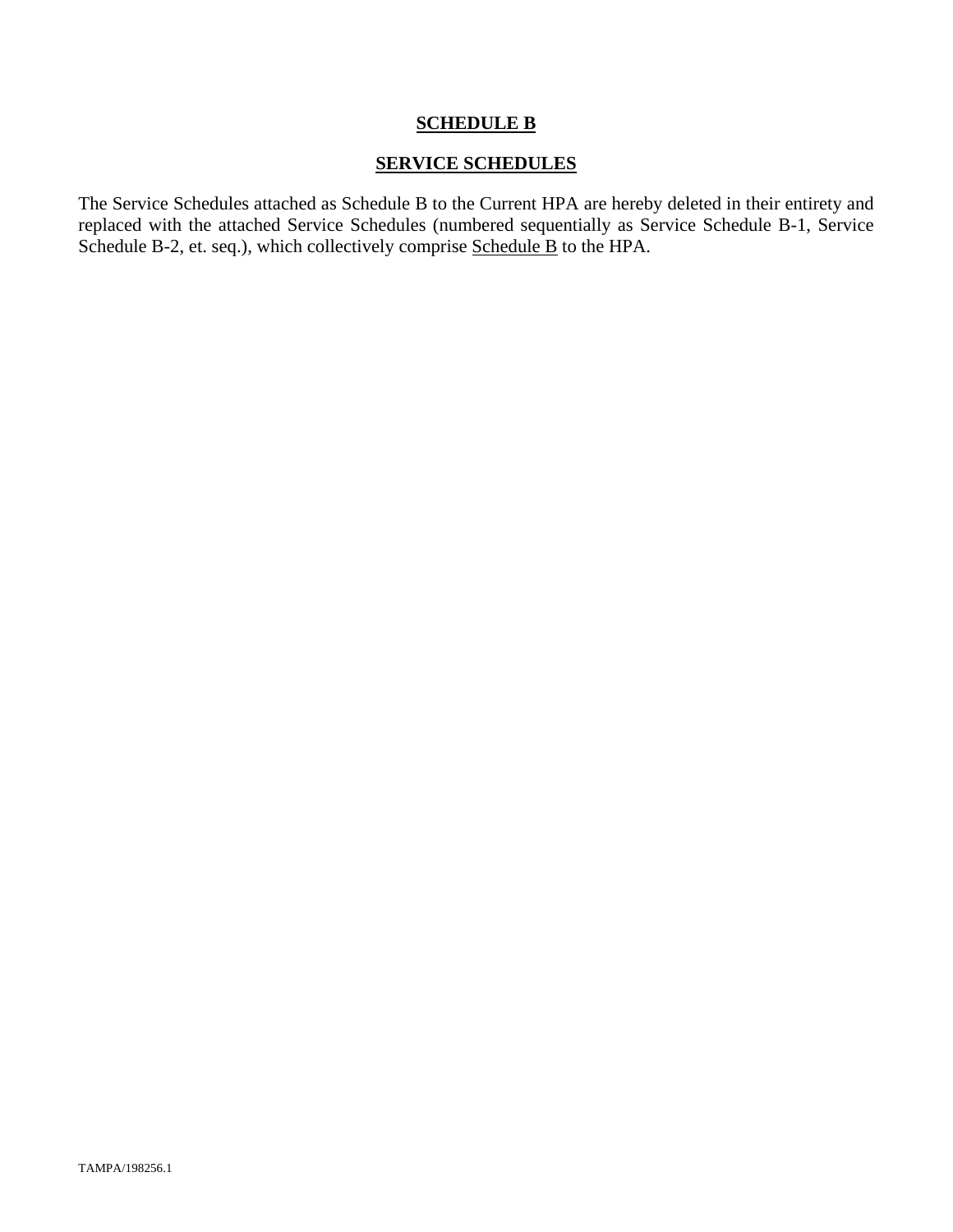# **The Nevada Affordable Housing Assistance Corporation**

## **PRINCIPAL REDUCTION PROGRAM**

| 1. Program Overview                                                               | To ensure that approximately 1,500 Nevada families are able to stay in<br>their homes with a permanent change to their mortgages via principal<br>reductions which will provide qualified homeowners a principal<br>reduction of up to $$50,000$ . The 1 <sup>st</sup> Mortgage Principal Reduction<br>Program will assist the underemployed and/or income restricted<br>homeowner candidates to keep occupancy and ownership of their home.<br>This program will target HAMP eligible borrowers on a Servicer<br>matched 1:1 basis, if applicable. HARP eligible borrowers will be<br>processed on an unmatched basis.<br>The following method will be used to reduce the principal balance of a<br>borrower's primary mortgage:<br>A forgivable loan may be made to eligible borrowers for up to |
|-----------------------------------------------------------------------------------|----------------------------------------------------------------------------------------------------------------------------------------------------------------------------------------------------------------------------------------------------------------------------------------------------------------------------------------------------------------------------------------------------------------------------------------------------------------------------------------------------------------------------------------------------------------------------------------------------------------------------------------------------------------------------------------------------------------------------------------------------------------------------------------------------|
|                                                                                   | \$50,000 with such assistance provided in a one time up-front<br>payment to the lender/servicer for both HAMP and HARP<br>eligible borrowers; or<br>Up to \$50,000 in assistance may be provided over a three-<br>year period for HAMP eligible borrowers which receive a<br>matching contribution from their Servicer.                                                                                                                                                                                                                                                                                                                                                                                                                                                                            |
| 2. Program Goals                                                                  | The primary goal is to reduce first mortgage principal balances such that<br>their loan to value ratios are reduced and correspondingly, the PITI<br>payment reduced to 43% or less of the homeowner's gross income.                                                                                                                                                                                                                                                                                                                                                                                                                                                                                                                                                                               |
| 3. Target Population /<br><b>Areas</b>                                            | The funding will be distributed via a geographic formula of $1/3+1/3+1/3$<br>weight for unemployment + foreclosure rate + population. There will be<br>target population segmentation into (a) the Clark County/Las Vegas<br>valley area, (b) the Reno-Sparks SMSA area and (c) all of rural Nevada.<br>Where a finer breakdown is possible within each of the three geographic<br>areas, zip code and census track targeting will be utilized.                                                                                                                                                                                                                                                                                                                                                    |
| 4. Program Allocation<br>(Excluding<br><b>Administrative</b><br><b>Expenses</b> ) | \$75,412,386.70                                                                                                                                                                                                                                                                                                                                                                                                                                                                                                                                                                                                                                                                                                                                                                                    |
| <b>5. Borrower Eligibility</b>                                                    | Legal US Resident.<br>$\bullet$<br>Loan originated 1/1/2009 or earlier.<br>$\bullet$                                                                                                                                                                                                                                                                                                                                                                                                                                                                                                                                                                                                                                                                                                               |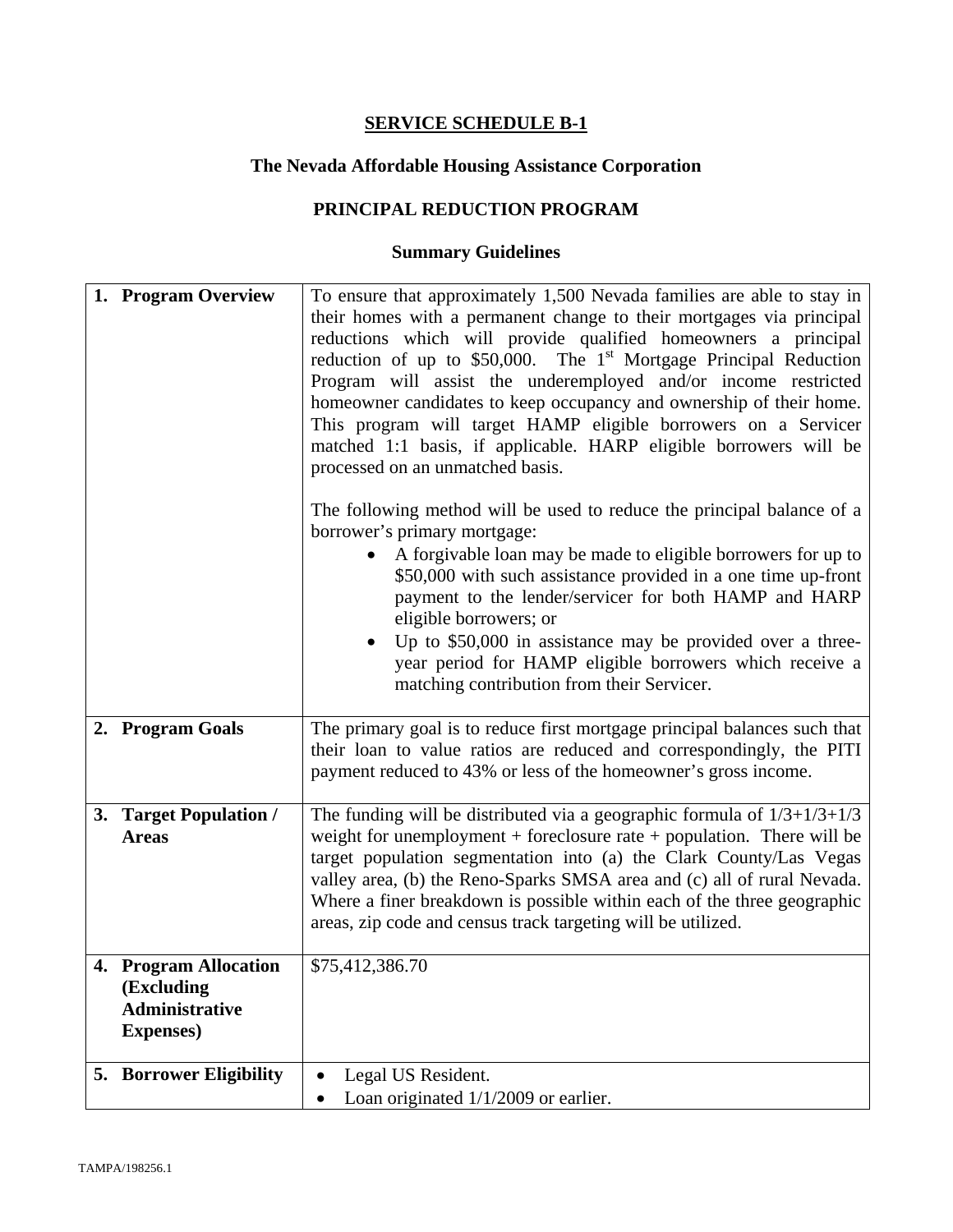| <b>Criteria</b>                      | Home is currently owner occupied.<br>$\bullet$                                                                                                                                                                                                                                                                                                                                                                                                                                                                                                                                                                                                          |
|--------------------------------------|---------------------------------------------------------------------------------------------------------------------------------------------------------------------------------------------------------------------------------------------------------------------------------------------------------------------------------------------------------------------------------------------------------------------------------------------------------------------------------------------------------------------------------------------------------------------------------------------------------------------------------------------------------|
|                                      | Current income does not exceed 150% of Area Median Income as<br>$\bullet$                                                                                                                                                                                                                                                                                                                                                                                                                                                                                                                                                                               |
|                                      | then published by HUD.                                                                                                                                                                                                                                                                                                                                                                                                                                                                                                                                                                                                                                  |
|                                      | Borrower will be required to provide a Hardship Affidavit.                                                                                                                                                                                                                                                                                                                                                                                                                                                                                                                                                                                              |
|                                      |                                                                                                                                                                                                                                                                                                                                                                                                                                                                                                                                                                                                                                                         |
|                                      | Eligibility criteria will be first analyzed by the referring loan Servicer<br>before referral to Nevada's Hardest Hit Fund. If applicants meet<br>screening criteria by participating Servicer, application packages will be<br>assembled and forwarded onto the NAHAC underwriters who will do the<br>full verifications/confirmation and begin the relationship with the<br>participating banks/lenders/servicers to work through the calculation of<br>aid levels.                                                                                                                                                                                   |
|                                      | Funding will be provided on a first come-first-served basis within each<br>geographical zone.                                                                                                                                                                                                                                                                                                                                                                                                                                                                                                                                                           |
| 6. Property / Loan                   | Owner occupied.<br>٠                                                                                                                                                                                                                                                                                                                                                                                                                                                                                                                                                                                                                                    |
| <b>Eligibility Criteria</b>          | Must have only one existing mortgage.<br>$\bullet$                                                                                                                                                                                                                                                                                                                                                                                                                                                                                                                                                                                                      |
|                                      | Pre-reduction / Pre-modification principal balance must exceed 115%<br>$\bullet$                                                                                                                                                                                                                                                                                                                                                                                                                                                                                                                                                                        |
|                                      | based upon valuation obtained by NAHAC or the Servicer. The post                                                                                                                                                                                                                                                                                                                                                                                                                                                                                                                                                                                        |
|                                      | assistance PITI payment cannot exceed 43%.                                                                                                                                                                                                                                                                                                                                                                                                                                                                                                                                                                                                              |
|                                      | Servicers will be encouraged to refinance mortgages to a fixed rate                                                                                                                                                                                                                                                                                                                                                                                                                                                                                                                                                                                     |
|                                      | 30 year or longer mortgage.                                                                                                                                                                                                                                                                                                                                                                                                                                                                                                                                                                                                                             |
|                                      | The higher Targeted Area Mortgage limit calculation will be utilized<br>(115% of area median). Thus, per the HUD Procedure, the current                                                                                                                                                                                                                                                                                                                                                                                                                                                                                                                 |
|                                      | maximum mortgage limits would be:                                                                                                                                                                                                                                                                                                                                                                                                                                                                                                                                                                                                                       |
|                                      | Clark County: \$427,184                                                                                                                                                                                                                                                                                                                                                                                                                                                                                                                                                                                                                                 |
|                                      | Reno/Sparks SMSA: \$431,189                                                                                                                                                                                                                                                                                                                                                                                                                                                                                                                                                                                                                             |
|                                      | Rural Nevada Areas: \$347,087                                                                                                                                                                                                                                                                                                                                                                                                                                                                                                                                                                                                                           |
|                                      |                                                                                                                                                                                                                                                                                                                                                                                                                                                                                                                                                                                                                                                         |
| 7.<br><b>Program Exclusions</b>      | Borrower owns other real property.                                                                                                                                                                                                                                                                                                                                                                                                                                                                                                                                                                                                                      |
| 8. Structure of<br><b>Assistance</b> | Depending on the agreement with the lender/servicer, the structure of<br>assistance may be provided in one of two ways:                                                                                                                                                                                                                                                                                                                                                                                                                                                                                                                                 |
|                                      | Assistance may be structured as a forgivable loan in favor of<br>the Eligible Entity secured by a junior lien recorded against<br>the property. Borrowers who follow through and earn the<br>loan forgiveness will not be required to repay their principal<br>reduction loans. The loan has a term of 5 years and is<br>forgiven at a rate of 20% per year with full forgiveness at the<br>end of year 5. If the borrower sells the property before the<br>forgiveness period expires; all net sale proceeds up to the full<br>principal balance outstanding and not yet forgiven will be due<br>and payable to NAHAC. All funds returned to NAHAC may |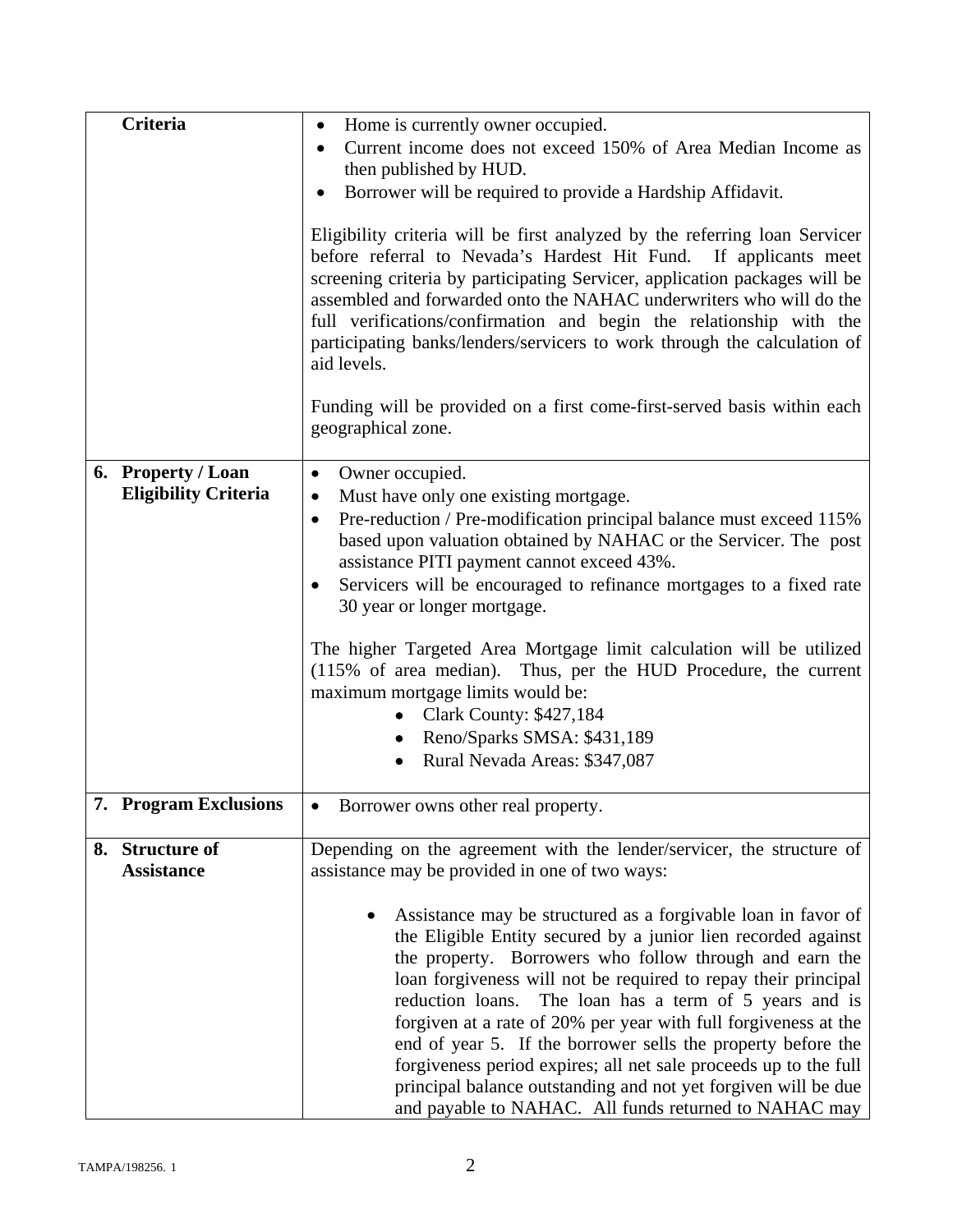| In the event that the program recipient subsequently participates in the<br>NAHAC's Short Sale Acceleration Program, then the lien recorded as a<br>result of participation in the Principal Reduction Program may be<br>extinguished.<br>The maximum amount of $1st$ mortgage curtailment receivable by a<br>9. Per Household<br>qualified borrower is \$50,000. The median amount is expected to be<br><b>Assistance</b><br>close to the maximum (skewed right poisson distribution) amount.<br>10. Duration of<br>Program funds will be distributed as a one time payment unless the<br><b>Assistance</b><br>Servicer elects the three payment mode.<br>11. Estimated Number of<br>Approximately 1,008 households could be assisted under this Program.<br>Participating<br><b>Households</b><br>The HAMP specific segment of this program began on March 1, 2010.<br>12. Program Inception /<br><b>Duration</b><br>This Program could last up to 48 months.<br>The HARP specific segment of this program is to be introduced in<br>January 2012. This Program could last up to 48 months.<br>The $1st$ mortgage principal reduction program is aimed at both the<br>13. Program<br>underemployed<br><b>Interactions</b> with<br>population<br>and<br>the<br>fully<br>employed<br>income<br><b>Other HFA</b><br>qualified/limited home owners, not the unemployed. Thus, it is possible<br>that a homeowner could receive a $1st$ mortgage curtailment type principal<br><b>Programs</b><br>reduction through this Program and then subsequently lose their job and<br>eventually need a short-sale assistance program through another NAHAC<br>HHF Program.<br>It is also possible that a homeowner may receive a $2nd$ lien reduction or<br>Mortgage Payment Assistance.<br>Each HARP eligible candidate will be screened for $2nd$ lien reduction<br>eligibility. |             | be recycled until December 31, 2017; thereafter they will be<br>returned to Treasury.<br>Assistance may be provided in equal installments per the<br>preference of the Servicer over a three year period, at months<br>13, 25 and 37, provided the homeowner remains in the home<br>and continues to make current mortgage payments. This three<br>payment structure will not require a loan in favor of the<br>Eligible Entity. |
|-------------------------------------------------------------------------------------------------------------------------------------------------------------------------------------------------------------------------------------------------------------------------------------------------------------------------------------------------------------------------------------------------------------------------------------------------------------------------------------------------------------------------------------------------------------------------------------------------------------------------------------------------------------------------------------------------------------------------------------------------------------------------------------------------------------------------------------------------------------------------------------------------------------------------------------------------------------------------------------------------------------------------------------------------------------------------------------------------------------------------------------------------------------------------------------------------------------------------------------------------------------------------------------------------------------------------------------------------------------------------------------------------------------------------------------------------------------------------------------------------------------------------------------------------------------------------------------------------------------------------------------------------------------------------------------------------------------------------------------------------------------------------------------------------------------------------------------------------------------------------|-------------|----------------------------------------------------------------------------------------------------------------------------------------------------------------------------------------------------------------------------------------------------------------------------------------------------------------------------------------------------------------------------------------------------------------------------------|
|                                                                                                                                                                                                                                                                                                                                                                                                                                                                                                                                                                                                                                                                                                                                                                                                                                                                                                                                                                                                                                                                                                                                                                                                                                                                                                                                                                                                                                                                                                                                                                                                                                                                                                                                                                                                                                                                         |             |                                                                                                                                                                                                                                                                                                                                                                                                                                  |
|                                                                                                                                                                                                                                                                                                                                                                                                                                                                                                                                                                                                                                                                                                                                                                                                                                                                                                                                                                                                                                                                                                                                                                                                                                                                                                                                                                                                                                                                                                                                                                                                                                                                                                                                                                                                                                                                         |             |                                                                                                                                                                                                                                                                                                                                                                                                                                  |
|                                                                                                                                                                                                                                                                                                                                                                                                                                                                                                                                                                                                                                                                                                                                                                                                                                                                                                                                                                                                                                                                                                                                                                                                                                                                                                                                                                                                                                                                                                                                                                                                                                                                                                                                                                                                                                                                         |             |                                                                                                                                                                                                                                                                                                                                                                                                                                  |
|                                                                                                                                                                                                                                                                                                                                                                                                                                                                                                                                                                                                                                                                                                                                                                                                                                                                                                                                                                                                                                                                                                                                                                                                                                                                                                                                                                                                                                                                                                                                                                                                                                                                                                                                                                                                                                                                         |             |                                                                                                                                                                                                                                                                                                                                                                                                                                  |
|                                                                                                                                                                                                                                                                                                                                                                                                                                                                                                                                                                                                                                                                                                                                                                                                                                                                                                                                                                                                                                                                                                                                                                                                                                                                                                                                                                                                                                                                                                                                                                                                                                                                                                                                                                                                                                                                         |             |                                                                                                                                                                                                                                                                                                                                                                                                                                  |
|                                                                                                                                                                                                                                                                                                                                                                                                                                                                                                                                                                                                                                                                                                                                                                                                                                                                                                                                                                                                                                                                                                                                                                                                                                                                                                                                                                                                                                                                                                                                                                                                                                                                                                                                                                                                                                                                         |             |                                                                                                                                                                                                                                                                                                                                                                                                                                  |
|                                                                                                                                                                                                                                                                                                                                                                                                                                                                                                                                                                                                                                                                                                                                                                                                                                                                                                                                                                                                                                                                                                                                                                                                                                                                                                                                                                                                                                                                                                                                                                                                                                                                                                                                                                                                                                                                         |             |                                                                                                                                                                                                                                                                                                                                                                                                                                  |
|                                                                                                                                                                                                                                                                                                                                                                                                                                                                                                                                                                                                                                                                                                                                                                                                                                                                                                                                                                                                                                                                                                                                                                                                                                                                                                                                                                                                                                                                                                                                                                                                                                                                                                                                                                                                                                                                         |             |                                                                                                                                                                                                                                                                                                                                                                                                                                  |
|                                                                                                                                                                                                                                                                                                                                                                                                                                                                                                                                                                                                                                                                                                                                                                                                                                                                                                                                                                                                                                                                                                                                                                                                                                                                                                                                                                                                                                                                                                                                                                                                                                                                                                                                                                                                                                                                         |             |                                                                                                                                                                                                                                                                                                                                                                                                                                  |
| <b>Interactions with</b><br>borrowers on a regular basis and make referrals as appropriate.                                                                                                                                                                                                                                                                                                                                                                                                                                                                                                                                                                                                                                                                                                                                                                                                                                                                                                                                                                                                                                                                                                                                                                                                                                                                                                                                                                                                                                                                                                                                                                                                                                                                                                                                                                             | 14. Program | Participating Servicers will screen their databases for HAMP eligible                                                                                                                                                                                                                                                                                                                                                            |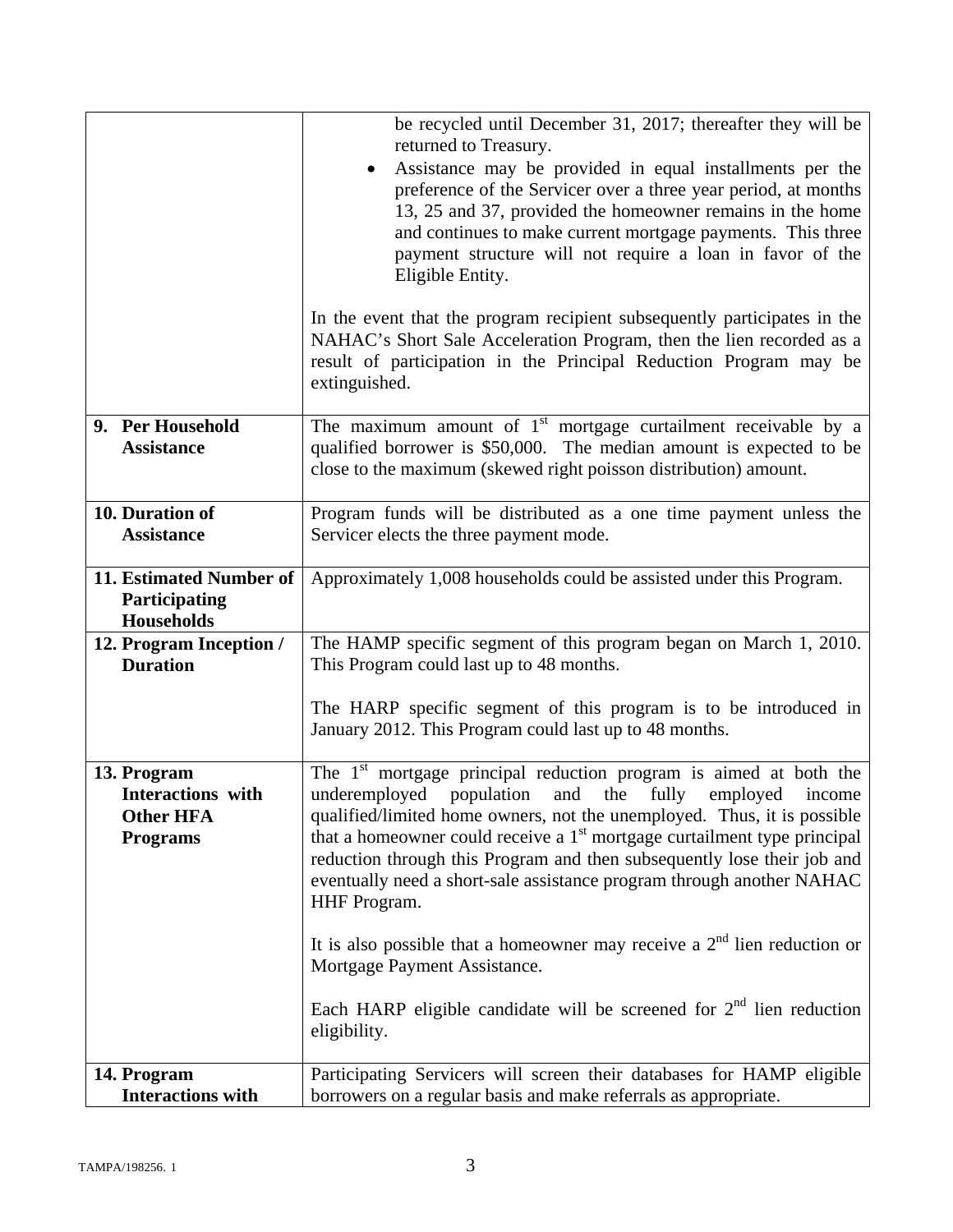| <b>HAMP</b>          |                                                                              |  |
|----------------------|------------------------------------------------------------------------------|--|
| 15. Program Leverage | While Nevada does not require a contribution from the Servicer, it will      |  |
| with Other Financial | be encouraged. Nevada will also request that the loan servicer waive         |  |
| <b>Resources</b>     | certain fees like late charges, delinquency fee and penalties and recast the |  |
|                      | principal reduced loan and participate in its recordation.                   |  |
|                      |                                                                              |  |
| 16. Qualify as an    | $\boxtimes$ No<br>$\Box$ Yes                                                 |  |
| Unemployment         |                                                                              |  |
| <b>Program</b>       |                                                                              |  |
|                      |                                                                              |  |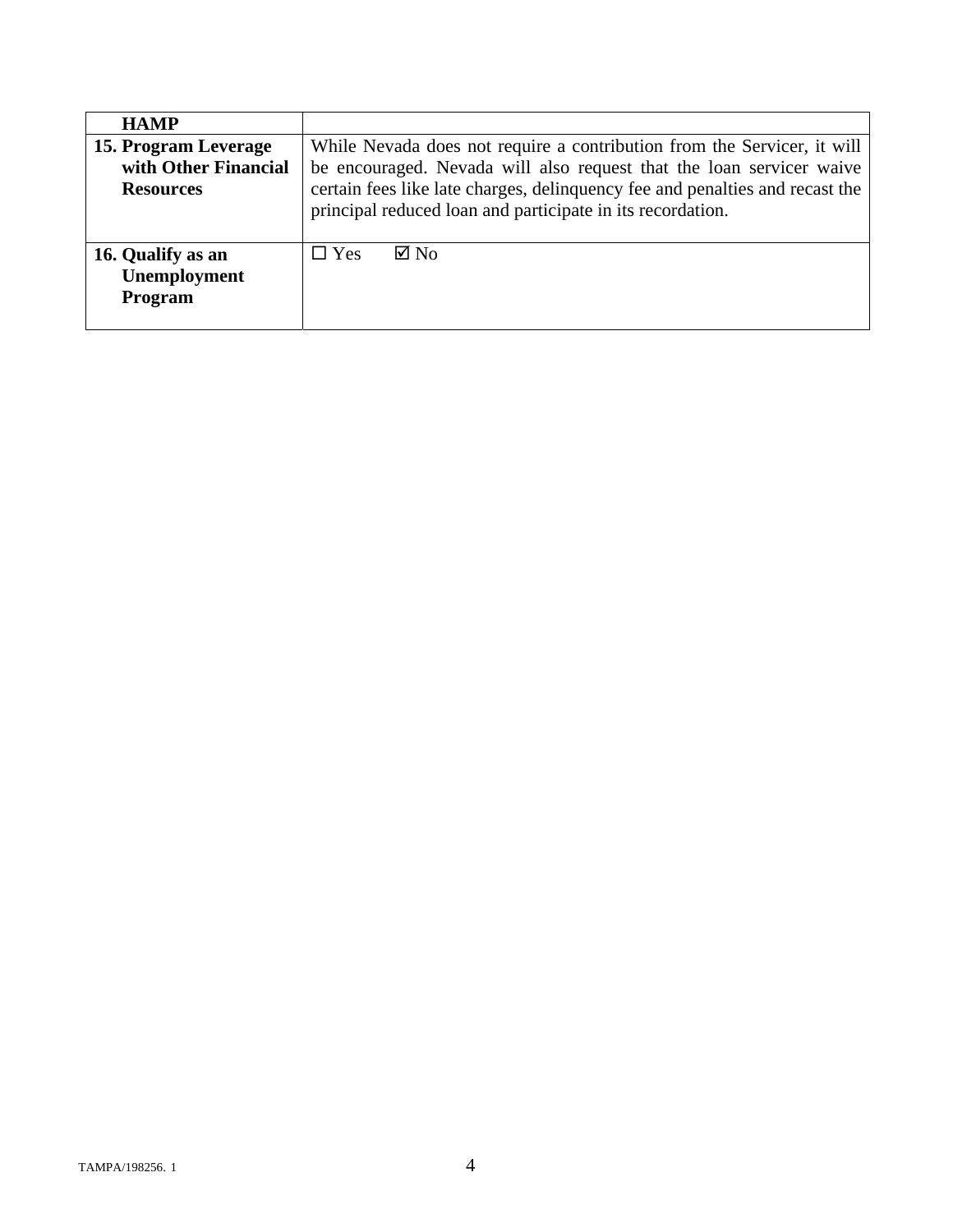## **The Nevada Affordable Housing Assistance Corporation**

## **SECOND MORTGAGE REDUCTION PLAN**

| 1. Program Overview                                                               | The Second Mortgage Reduction Plan is aimed at assisting borrowers<br>who have a second lien interfering with either a short-sale, refinance or<br>modification of the first mortgage. The expected applicant pool is<br>believed to be both unemployed and underemployed families.                                                                                                                                                                                                                                                                                                                                                                                                                                                                                                                                                                          |
|-----------------------------------------------------------------------------------|--------------------------------------------------------------------------------------------------------------------------------------------------------------------------------------------------------------------------------------------------------------------------------------------------------------------------------------------------------------------------------------------------------------------------------------------------------------------------------------------------------------------------------------------------------------------------------------------------------------------------------------------------------------------------------------------------------------------------------------------------------------------------------------------------------------------------------------------------------------|
| 2. Program Goals                                                                  | The expected outcome of this program is to assist up to 2,200 families<br>remove the impediment of a second lien on their property such that<br>either a short sale, refinancing or first mortgage modification can be<br>carried out and thus prevent a foreclosure.                                                                                                                                                                                                                                                                                                                                                                                                                                                                                                                                                                                        |
| 3. Target Population /<br><b>Areas</b>                                            | The funding will be distributed via a geographic formula of $1/3+1/3+1/3$<br>weight for unemployment + foreclosure rate + population. There will<br>be target population segmentation into (a) the Clark County/Las Vegas<br>valley area, (b) the Reno-Sparks SMSA area and (c) all of rural Nevada.<br>Where a finer breakdown is possible within each of the three geographic<br>areas, zip code and census track targeting will be utilized.                                                                                                                                                                                                                                                                                                                                                                                                              |
| 4. Program Allocation<br>(Excluding<br><b>Administrative</b><br><b>Expenses</b> ) | \$36,552,962.00                                                                                                                                                                                                                                                                                                                                                                                                                                                                                                                                                                                                                                                                                                                                                                                                                                              |
| <b>5. Borrower Eligibility</b><br><b>Criteria</b>                                 | Legal US Resident.<br>$\bullet$<br>Loan originated $1/1/2009$ or earlier.<br>Home is currently owner occupied.<br>٠<br>Current income does not exceed 150% of Area Median Income as<br>then published by HUD.<br>Borrower must be facing imminent default or participating in a<br>$\bullet$<br>principal curtailment application under the HHF Principal<br>Reduction Program with their HHF participating Servicer.<br>Delinquency based on a financial hardship due to<br>circumstances beyond the homeowner's control (no contrived<br>defaults allowed).<br>Borrower will be required to provide a Hardship Affidavit.<br>Eligibility criteria will be analyzed either on-line by the borrower's visit<br>to the web site and using the 'screening tool,' directly at the intake<br>portal of the contract agents (foreclosure mitigation and mediation |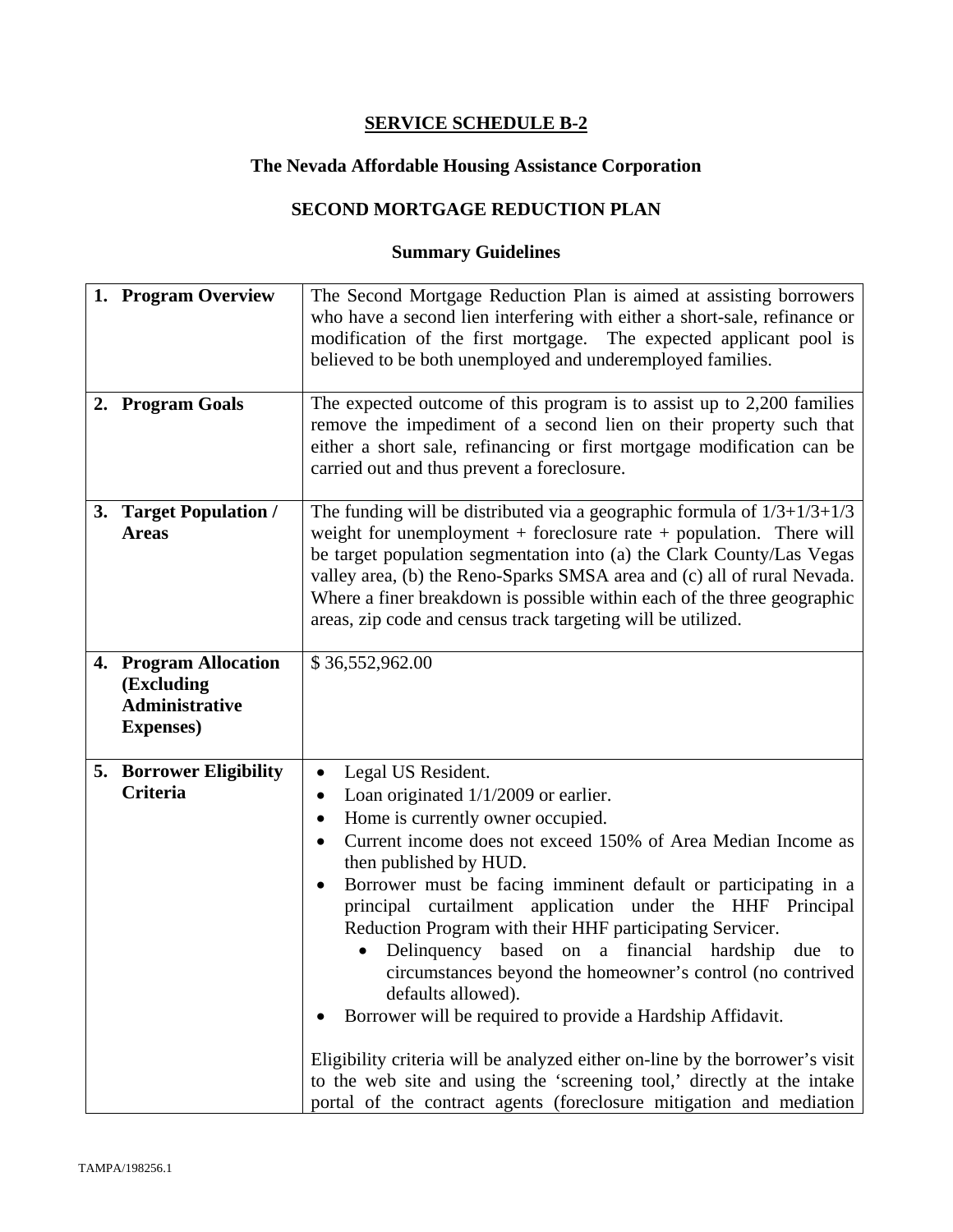|                                                   | agencies) or by the designated call center. If applicants meet screening<br>criteria, application packages will be assembled and forwarded onto the<br>NAHAC underwriters who will do the full verifications/confirmation<br>and begin the relationship with the participating banks/lenders/servicers<br>to work through the calculation of aid levels.<br>Funding will be provided on a first come-first-served basis within each<br>geographical zone. Monitoring of funding commitments/pipelines by<br>zone will allow sufficient trend evidence to allow for sufficient lead<br>time to 'cut-off' further funding commitments what might exceed<br>available resources.                                                                                                                                                                                                                                                                                                                                                                                                   |
|---------------------------------------------------|---------------------------------------------------------------------------------------------------------------------------------------------------------------------------------------------------------------------------------------------------------------------------------------------------------------------------------------------------------------------------------------------------------------------------------------------------------------------------------------------------------------------------------------------------------------------------------------------------------------------------------------------------------------------------------------------------------------------------------------------------------------------------------------------------------------------------------------------------------------------------------------------------------------------------------------------------------------------------------------------------------------------------------------------------------------------------------|
| 6. Property / Loan<br><b>Eligibility Criteria</b> | Owner occupied.<br>$\bullet$<br>Should have only one existing mortgage and a $2nd$ lien. In<br>$\bullet$<br>circumstances where there exists a $3rd$ lien strictly associated with a<br>governmental or non-profit sponsored 'down payment assistance<br>program' the $3rd$ lien relief will also be accepted for assistance<br>under this program.<br>The PITI cannot exceed $38-43\%$ following the removal of the $2nd$<br>lien.<br>All $2nd$ liens obtaining relief through this program element will have<br>an accompanying lien release and waiver of deficiency judgment<br>rights.<br>The maximum $2nd$ lien size eligible for relief under this program<br>element must be equal to or less than \$41,250 unless the lien holder<br>agrees to write down a greater balance. The higher Targeted Area<br>Mortgage limit calculation will be utilized (115% of area median).<br>Thus, per the HUD Procedure, the current maximum mortgage<br>limits would be:<br>Clark County: \$427,184<br>$\bullet$<br>Reno/Sparks SMSA: \$431,189<br>• Rural Nevada Areas: \$347,087 |
| 7. Program Exclusions                             | If a second lien exceeds the program limit of \$41,250 (unless the<br>$\bullet$<br>lien holder agrees to write down a greater balance) or a program<br>contribution of $\geq$ \$16,500 is needed then the borrower would be<br>ineligible.<br>Borrower owns other real property.                                                                                                                                                                                                                                                                                                                                                                                                                                                                                                                                                                                                                                                                                                                                                                                                |
| 8. Structure of<br><b>Assistance</b>              | Assistance will be structured as a forgivable loan in favor of the Eligible<br>Entity secured by a junior lien recorded against the property. Borrowers<br>who follow through and earn the loan forgiveness will not be required to<br>repay their principal reduction loans. The loan has a term of 5 years and<br>is forgiven at a rate of 20% per year with full forgiveness at the end of<br>year 5. If the borrower sells the property before the forgiveness period<br>expires; all net sale proceeds up to the full principal balance outstanding                                                                                                                                                                                                                                                                                                                                                                                                                                                                                                                        |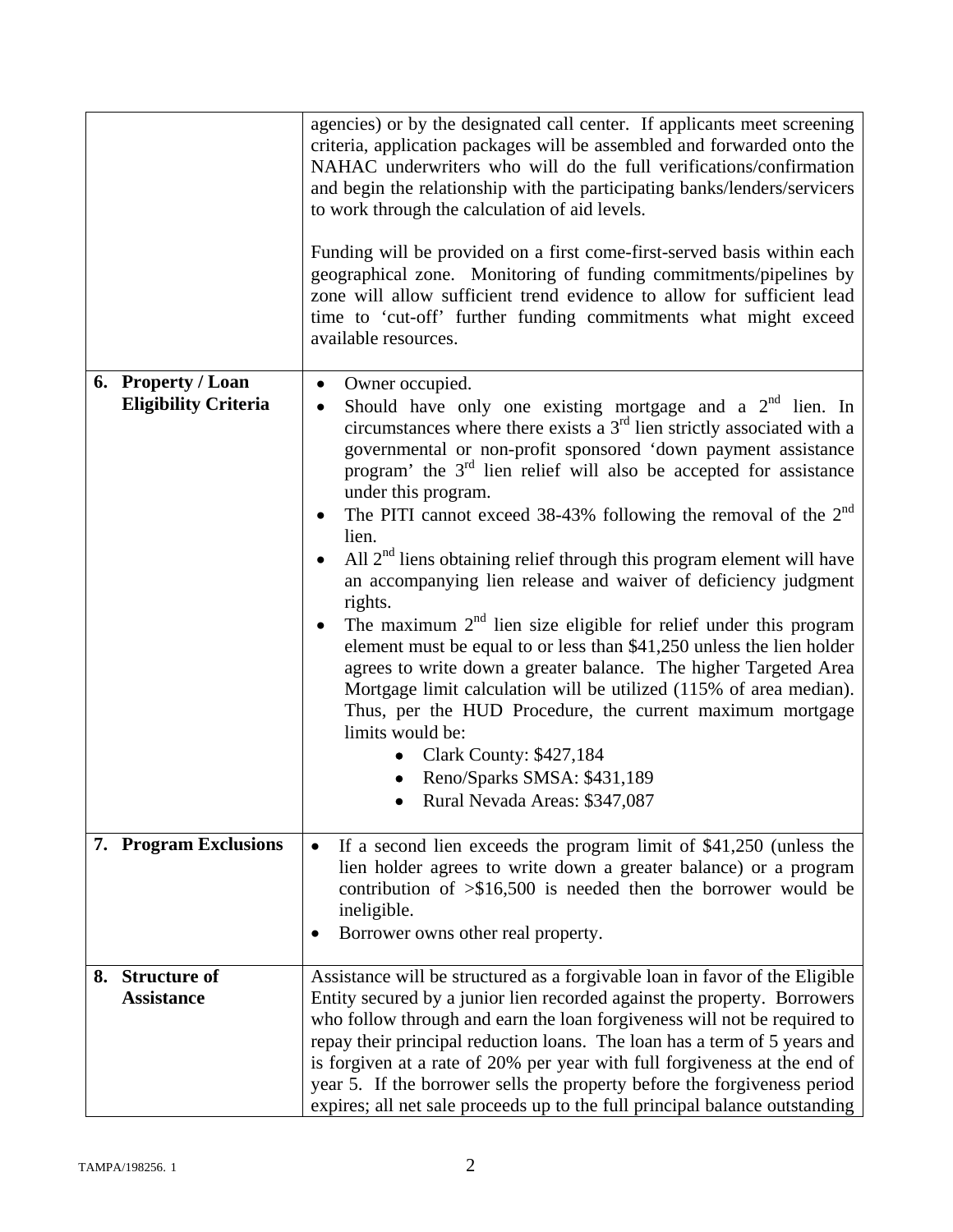|                                                                                | and not yet forgiven will be due and payable to NAHAC. All funds<br>returned to NAHAC may be recycled until December 31, 2017;<br>thereafter they will be returned to Treasury.<br>In the event a program recipient subsequently participates in the<br>NAHAC's Short Sale Acceleration Program, the lien recorded as a<br>result of participation in the Second Mortgage Reduction Plan program<br>may be extinguished.                                                                                                                                                                                                                                                                                                 |
|--------------------------------------------------------------------------------|--------------------------------------------------------------------------------------------------------------------------------------------------------------------------------------------------------------------------------------------------------------------------------------------------------------------------------------------------------------------------------------------------------------------------------------------------------------------------------------------------------------------------------------------------------------------------------------------------------------------------------------------------------------------------------------------------------------------------|
| 9. Per Household<br><b>Assistance</b>                                          | The maximum amount of $2^{\overline{nd}}$ mortgage lien relief from the program will<br>be \$16,500 toward removal of liens whose value is $\leq$ \$41,250.<br>Servicers will be allowed to write down second liens above the \$41,250<br>but the Hardest Hit Fund assistance is limited to the \$16,500 per<br>dwelling.                                                                                                                                                                                                                                                                                                                                                                                                |
| 10. Duration of<br><b>Assistance</b>                                           | The $2nd$ lien elimination program will be a one time payment program.                                                                                                                                                                                                                                                                                                                                                                                                                                                                                                                                                                                                                                                   |
| 11. Estimated Number of<br>Participating<br><b>Households</b>                  | It is estimated that up to 2,200 applicants/families could receive $2nd$ lien<br>relief under this program. If the level of lender participation exceeds<br>60% versus the program's 40% or the average program funding level<br>averages less than the maximum of \$16,500 in necessary funding to<br>create the $2nd$ lien relief, then there could be an increase in the number<br>of borrowers assisted.                                                                                                                                                                                                                                                                                                             |
| 12. Program Inception /<br><b>Duration</b>                                     | The Second Mortgage Reduction Plan program began March 1, 2010<br>and could last up to 48 months.                                                                                                                                                                                                                                                                                                                                                                                                                                                                                                                                                                                                                        |
| 13. Program<br><b>Interactions</b> with<br><b>Other HFA</b><br><b>Programs</b> | None.                                                                                                                                                                                                                                                                                                                                                                                                                                                                                                                                                                                                                                                                                                                    |
| 14. Program<br><b>Interactions with</b><br><b>HAMP</b>                         | The program will have an active interface with the HAMP program.<br>During the 'in-take' process with the foreclosure mitigation/mediation<br>agencies, the applicants will be screened for HAMP eligibility and<br>where it is indicated that a borrower would be eligible, they will<br>channeled into a HAMP loan modification. If the applicant needs 2 <sup>nd</sup><br>lien relief in order to effectuate a HAMP or 1 <sup>st</sup> mortgage principal<br>reduction program process then the $2nd$ lien relief element will be<br>utilized. NAHAC wishes to supplement and complement the federal<br>programs and where needed to create added funds flow to ensure long<br>term solutions to the borrower's need. |
| 15. Program Leverage<br>with Other Financial<br><b>Resources</b>               | The basis of the $2nd$ lien relief program is to 'free up' the first mortgage<br>note holder to complete the necessary modification or refinance to keep<br>the borrower current and in their home. In order to leverage the $2nd$ lien<br>relief funds, the program requires participating lenders to contribute a                                                                                                                                                                                                                                                                                                                                                                                                      |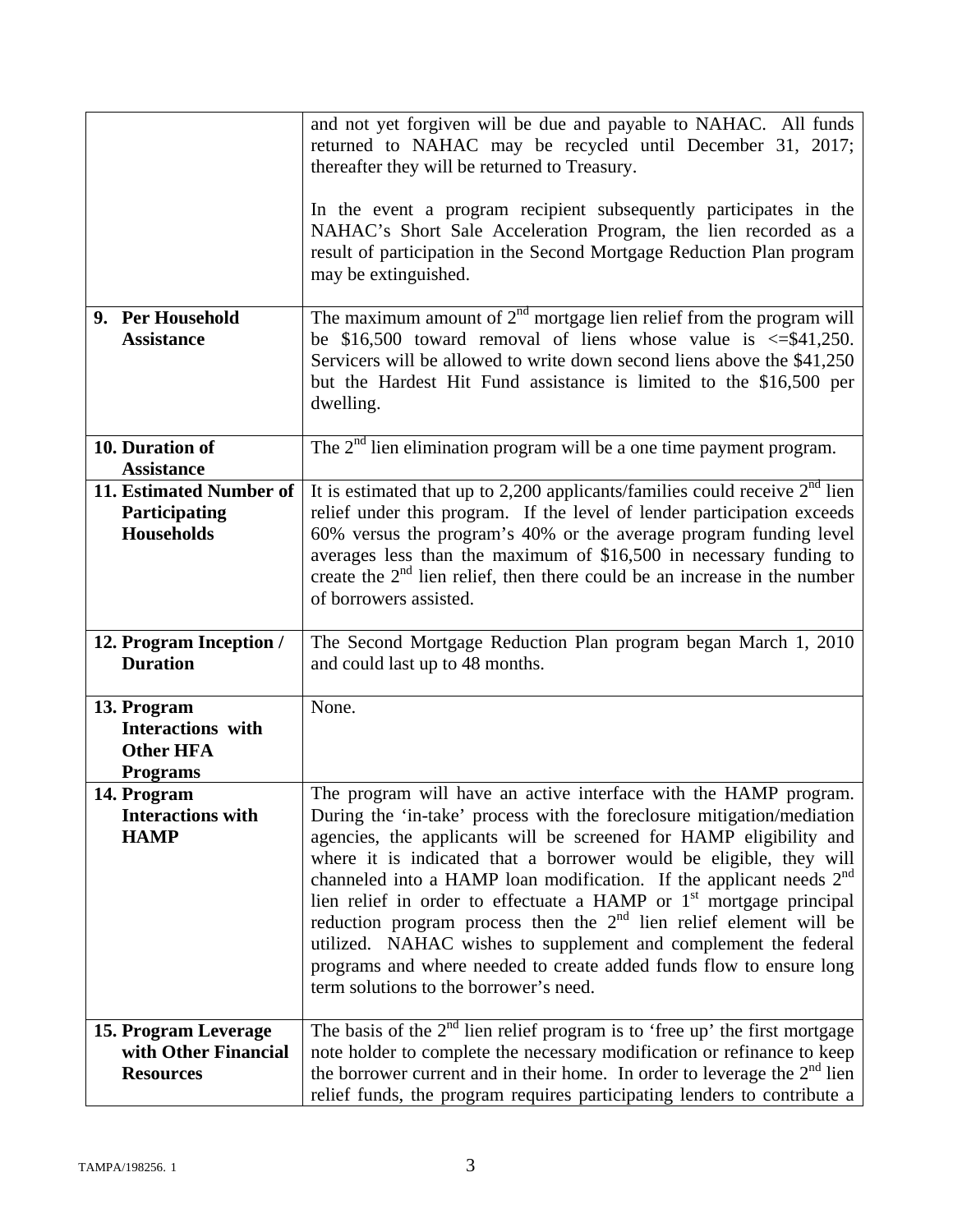|                                                     | minimum of \$0.60 for each \$0.40 contributed by this program except in<br>the event the $2^{nd}$ or $3^{rd}$ lien is held by a downpayment assistance<br>program provider, in which event no matching funds will be required. |
|-----------------------------------------------------|--------------------------------------------------------------------------------------------------------------------------------------------------------------------------------------------------------------------------------|
| 16. Qualify as an<br>Unemployment<br><b>Program</b> | $\boxtimes$ No<br>$\Box$ Yes                                                                                                                                                                                                   |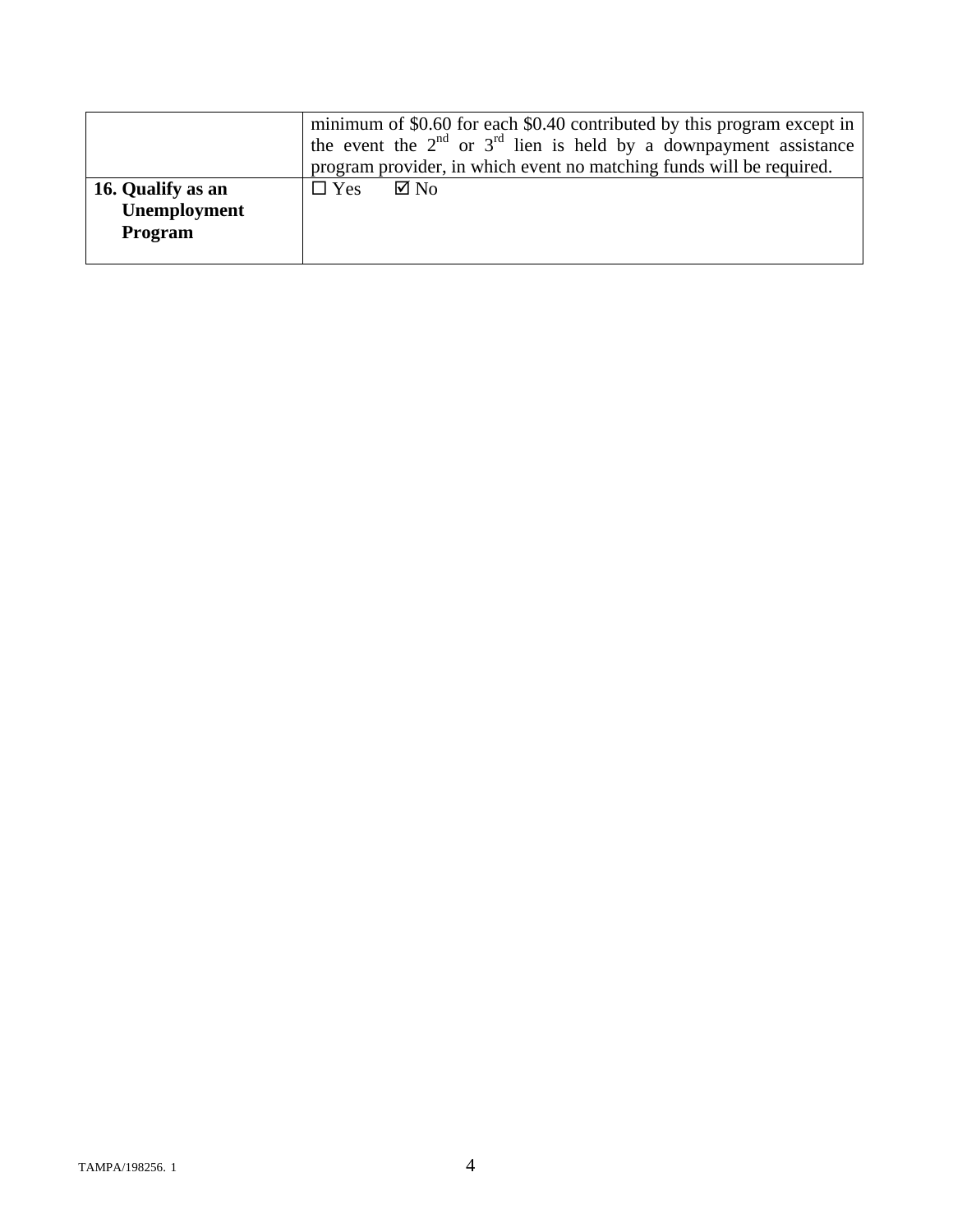# **The Nevada Affordable Housing Assistance Corporation**

## **SHORT-SALE ACCELERATION PROGRAM**

| 1. Program Overview<br>2. Program Goals                                           | The Short-Sale Acceleration Program is aimed at assisting borrowers<br>who are beginning or need to initiate the short-sale process to relieve<br>themselves of the mortgage burdens that they cannot sustain—even with<br>a material loan principal reduction.<br>It is expected that at an \$8,025 level of average funding per family<br>assisted up to 1,371 families facing imminent foreclosure threat, will<br>have the burden of their home mortgage eliminated and the threats of a<br>default judgment removed. |
|-----------------------------------------------------------------------------------|---------------------------------------------------------------------------------------------------------------------------------------------------------------------------------------------------------------------------------------------------------------------------------------------------------------------------------------------------------------------------------------------------------------------------------------------------------------------------------------------------------------------------|
| 3. Target Population /<br><b>Areas</b>                                            | Those Nevadans that are facing imminent threat of foreclosure.                                                                                                                                                                                                                                                                                                                                                                                                                                                            |
| 4. Program Allocation<br>(Excluding<br><b>Administrative</b><br><b>Expenses</b> ) | \$6,175,464.30                                                                                                                                                                                                                                                                                                                                                                                                                                                                                                            |
| 5. Borrower Eligibility<br><b>Criteria</b>                                        | Legal US Resident.<br>Loan originated 1/1/2009 or earlier.<br>$\bullet$<br>Home is currently owner occupied.<br>$\bullet$<br>Borrower must have short-sale approval in place with lender.<br>٠<br>Borrower must have home listed for sale and listing agreement.<br>Borrower will be required to provide a financial Hardship Affidavit<br>attesting to their inability to make mortgage payments.                                                                                                                        |
| 6. Property / Loan<br><b>Eligibility Criteria</b>                                 | Must have only one existing mortgage unless eligible to participate<br>$\bullet$<br>in NAHAC's Second Mortgage Reduction Plan.<br>Borrowers who chose to leave the State of Nevada will not receive<br>$\bullet$<br>the rental assistance component of benefits under this program but<br>will be entitled to all others.                                                                                                                                                                                                 |
| 7. Program Exclusions                                                             | Borrowers completing a short-sale but unwilling/unable to stay in<br>Nevada due to job opportunities elsewhere.<br>Borrower owns other real property.<br>$\bullet$                                                                                                                                                                                                                                                                                                                                                        |
| 8. Structure of<br><b>Assistance</b>                                              | This program is direct assistance through direct payment to vendors at<br>closing of the escrow, or immediately post short-sale closing. The<br>payments will not be structured as a loan.                                                                                                                                                                                                                                                                                                                                |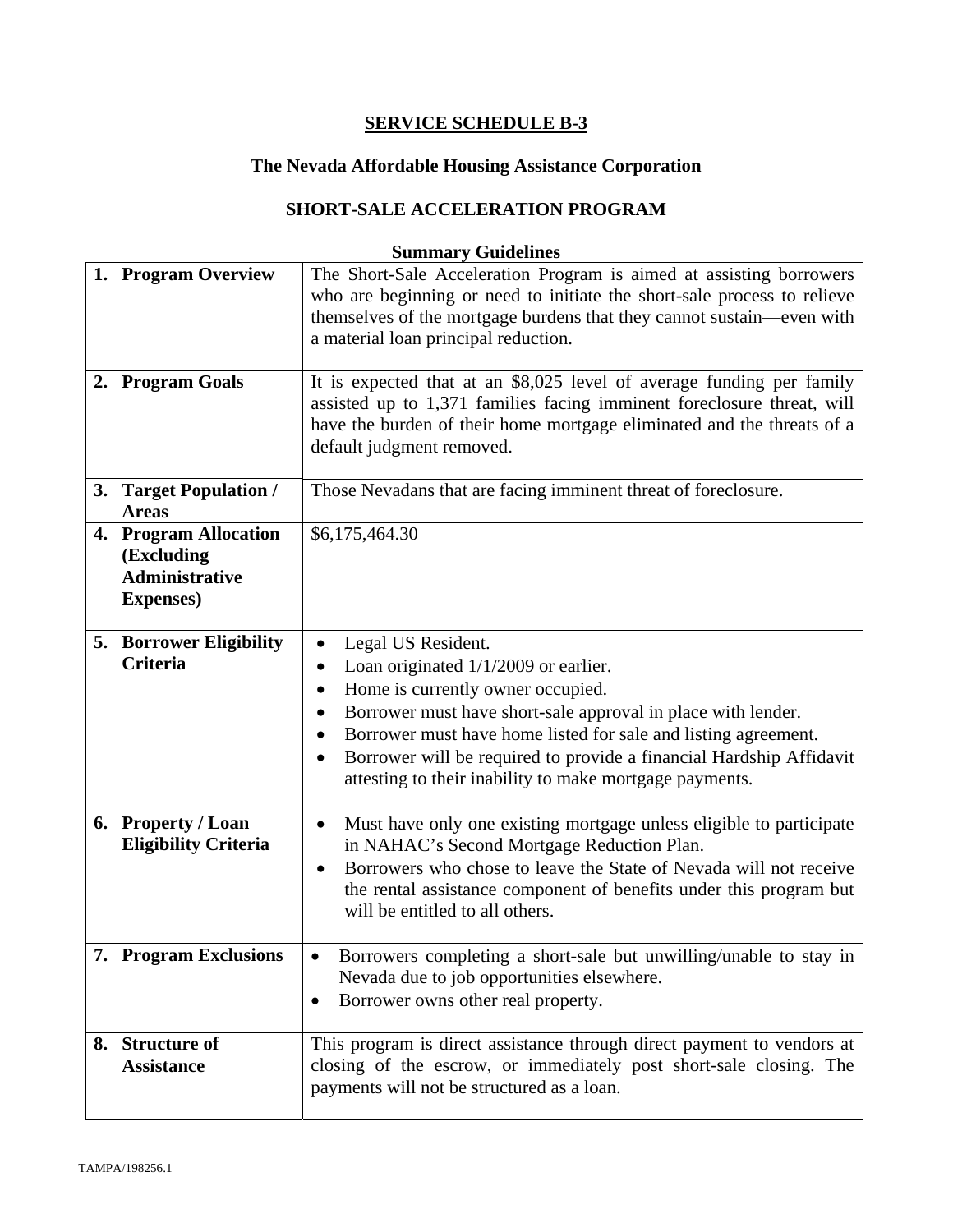| 9. Per Household<br><b>Assistance</b>                                          | The maximum is \$8,025 paid out to a qualified family in this short sale<br>program.                                                                                                                                                                                                                                                                                                                                                                                             |
|--------------------------------------------------------------------------------|----------------------------------------------------------------------------------------------------------------------------------------------------------------------------------------------------------------------------------------------------------------------------------------------------------------------------------------------------------------------------------------------------------------------------------------------------------------------------------|
| 10. Duration of<br><b>Assistance</b>                                           | Assistance will be a one time set of payments.                                                                                                                                                                                                                                                                                                                                                                                                                                   |
| 11. Estimated Number of<br>Participating<br><b>Households</b>                  | The Business Plan calls for this program element to assist up to 1,371<br>families complete their home abandonment/ownership through a short<br>sale and matriculate to a rental property somewhere else in Nevada.                                                                                                                                                                                                                                                              |
| 12. Program Inception /<br><b>Duration</b>                                     | The Short Sale Acceleration Program began March 1, 2010 and could<br>last up to 48 months.                                                                                                                                                                                                                                                                                                                                                                                       |
| 13. Program<br><b>Interactions</b> with<br><b>Other HFA</b><br><b>Programs</b> | To the fullest extent possible, absent specific federal program<br>prohibitions/limitations, the Short-Sale Acceleration Program element<br>will build on or utilize the H.A.F.A. program in parallel. If it is possible<br>to utilize both the federal H.A.F.A. program funds underneath the Short-<br>Sale Acceleration Program funds, then the number of possible<br>candidates assisted through the painful short-sale process would<br>increase beyond the projected 1,371. |
| 14. Program<br><b>Interactions with</b><br><b>HAMP</b>                         | The candidates for the Short-Sale Acceleration program will have been<br>through a HAMP or similar private bank or GSE loan modification<br>process and 'failed' by a sufficiently material level to not even qualify<br>for NAHAC's 1 <sup>st</sup> mortgage Principal Reduction Program. Thus, the<br>data/processes will show factually that the only realistic result for the<br>borrower is the short-sale.                                                                 |
| 15. Program Leverage<br>with Other Financial<br><b>Resources</b>               | In the event the short sale program recipient has incurred a lien as a<br>result of earlier participation in NAHAC's Principal Reduction, Second<br>Mortgage Reduction Plan or Mortgage Assistance Program, then the<br>lien may be extinguished for the purpose of helping to facilitate the<br>short sale request.                                                                                                                                                             |
| 16. Qualify as an<br>Unemployment<br>Program                                   | $\boxtimes$ No<br>$\Box$ Yes                                                                                                                                                                                                                                                                                                                                                                                                                                                     |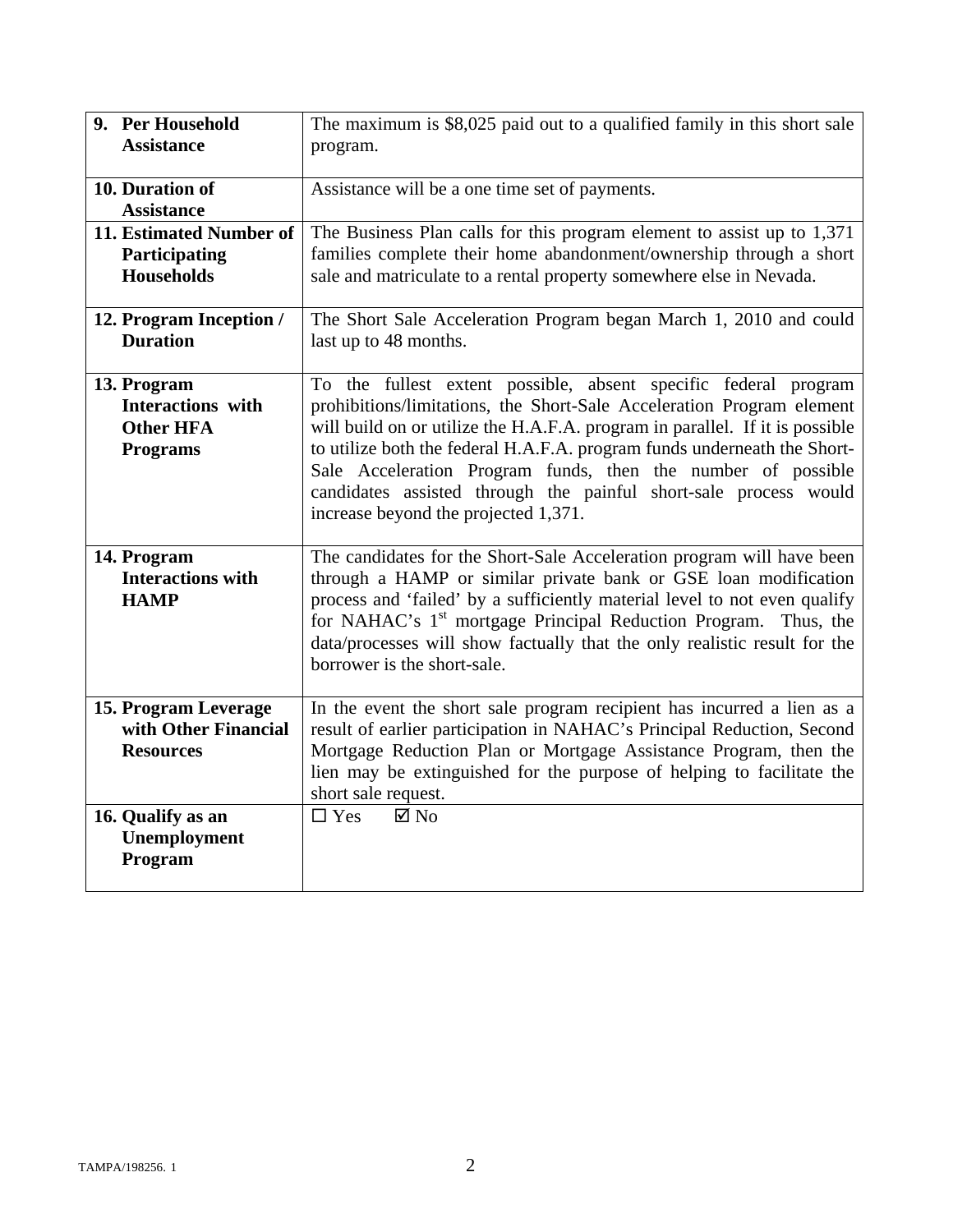### **The Nevada Affordable Housing Assistance Corporation**

## **MORTGAGE ASSISTANCE PROGRAM (MAP)**

| 1.<br><b>Program Overview</b> | The Nevada Mortgage Assistance Program (MAP) is designed to help<br>keep first mortgages current for approximately 5,220 families who<br>have an unemployed or underemployed wage earner. The program                                                                                                                                                                                                                                                                                                                                                                                                                                                                                                                                                                                                                                                                                                                                                                                                                                                                                                                                                         |
|-------------------------------|---------------------------------------------------------------------------------------------------------------------------------------------------------------------------------------------------------------------------------------------------------------------------------------------------------------------------------------------------------------------------------------------------------------------------------------------------------------------------------------------------------------------------------------------------------------------------------------------------------------------------------------------------------------------------------------------------------------------------------------------------------------------------------------------------------------------------------------------------------------------------------------------------------------------------------------------------------------------------------------------------------------------------------------------------------------------------------------------------------------------------------------------------------------|
|                               | will assist those qualified families by making up to the lesser of (a)<br>\$1,000 (one thousand dollars) of the principal, interest, property taxes<br>and property insurance (whether impounded or not) but excluding<br>Home Owner Association fees or (b) total payment due for those four<br>components, to the family's monthly first mortgage payment only.<br>Further, the borrower will be responsible for contributing a minimum<br>of seventy-five dollars (\$75) per month toward completing the full<br>payment due. MAP payments may be extended for qualified families<br>for up to 9 months with the right to extend up to 12 months if still<br>receiving Unempolyment Insurance benefits. The MAP payments are<br>aimed at providing a financial bridge to unemployed or<br>underemployed persons. For the purpose of this program, unemployed<br>will be defined as an individual that is not currently working.<br>Underemployed will be defined as any individual that is in a situation<br>of imminent threat of going into default on their mortgage due to a<br>change in economic status, working less than 50% of full time hours or |
|                               | a material reduction in measureable income, all subject to satisfaction<br>of all other borrower eligibility criteria.<br>Borrowers will submit their partial payment to the Nevada Affordable<br>Housing Assistance Corporation (NAHAC) where it will be combined<br>with the HHF funds and a full remittance made to the loan servicer for<br>Borrowers can apply either through participating<br>the loan.<br>lenders/servicers who have received special training or directly<br>through the NAHAC offices after first completing an appropriate<br>screening tool and being given an appointment with the NAHAC loan<br>underwriter. MAP payments will invoke a non-recourse lien which<br>will have an earned forgiveness embedded in the Note. Borrowers<br>who are able to sustain their homeownership for 60 successive months<br>following the end of the MAP payments will have their lien<br>extinguished.<br>NAHAC intends to retain/set aside 1% of the total direct support funds<br>for contingency situations, wherein certain recipients may be in need<br>of one-two months (maximum) of added support payment (e.g. while a               |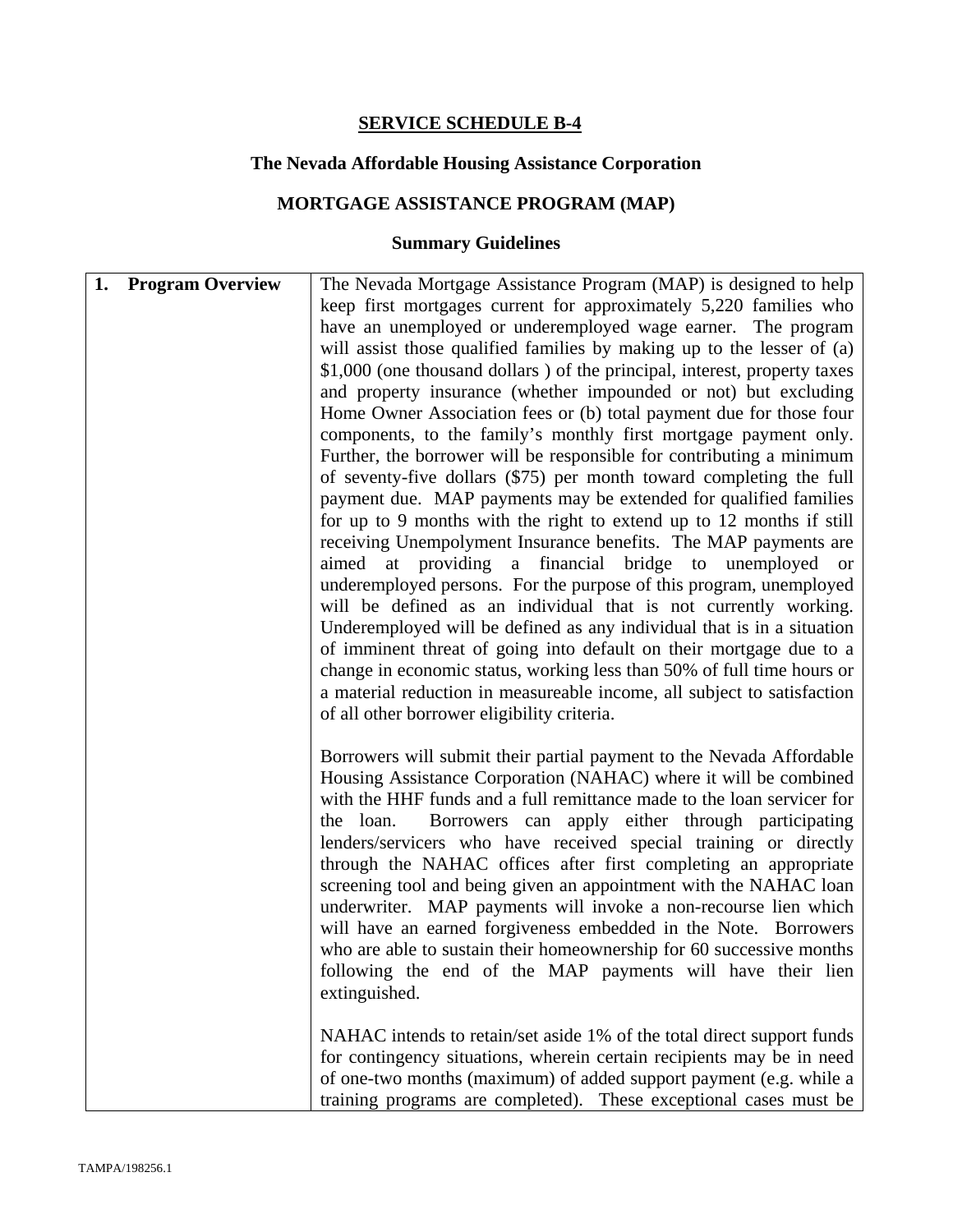|    |                                                                                       | approved by the NAHAC Board of Directors. If the contingency is not<br>needed as program capacity is reached, the contingency funds will be<br>put into the normal available funds for the MAP program. Further, the<br>contingency will be reduced pro rata to total MAP program capacity<br>over time so that as the program reaches 60% of capacity without use<br>of any contingency funds, then 60% of the contingency will be<br>released back into the main MAP fund.                                                                                                                                                                                                                                                                                                                                                                      |
|----|---------------------------------------------------------------------------------------|---------------------------------------------------------------------------------------------------------------------------------------------------------------------------------------------------------------------------------------------------------------------------------------------------------------------------------------------------------------------------------------------------------------------------------------------------------------------------------------------------------------------------------------------------------------------------------------------------------------------------------------------------------------------------------------------------------------------------------------------------------------------------------------------------------------------------------------------------|
| 2. | <b>Program Goals</b>                                                                  | The MAP program's goal is to increase the probability that a borrower<br>and/or recipient's family has a stronger chance of sustaining<br>homeownership with the assistance from the HHF program.<br>The<br>enhanced home ownership through re-employment<br>job<br>and<br>maintenance should decrease both the numbers and probability of<br>foreclosures.                                                                                                                                                                                                                                                                                                                                                                                                                                                                                       |
| 3. | <b>Target Population /</b><br><b>Areas</b>                                            | The State of Nevada is currently enduring the USA's highest<br>unemployment rate in its workforce. However, the highest levels of<br>unemployed persons in Nevada are primarily centered in the two urban<br>areas (Clark County/Las Vegas area and Reno/Sparks MSA) versus the<br>rural agricultural and mining areas. With the assistance of the Nevada<br>Department of Employment, Training and Rehabilitation's ("DETR")<br>published data, MAP funds will be allocated on a pro-rata basis to<br>jurisdictions based on a ratio of actual number of unemployed to total<br>State-wide unemployed as a general allocation matter. However, a<br>semi annual assessment will be undertaken to ensure allocations of<br>remaining funds are representative of changes to the unemployed and<br>underemployed populations in all jurisdictions. |
| 4. | <b>Program Allocation</b><br>(Excluding<br><b>Administrative</b><br><b>Expenses</b> ) | \$50,906,871.00                                                                                                                                                                                                                                                                                                                                                                                                                                                                                                                                                                                                                                                                                                                                                                                                                                   |
| 5. | <b>Borrower Eligibility</b><br><b>Criteria</b>                                        | To ensure both consistencies with previously approved Participation<br>Agreement programs and to lessen the burdens of administering the<br>MAP program, adherence to the same underwriting qualification<br>standards will be generally utilized. Thus, Applicant Eligibility<br>Criteria will consist of:<br>Legal US Resident.<br>Loan originated $1/1/2009$ or earlier.<br>Home is currently owner occupied.<br>Current income does not exceed 120% of Area Median Income as<br>then published by HUD.<br>Applicant must be facing imminent default.<br>Applicant must be experiencing financial hardship due specifically                                                                                                                                                                                                                    |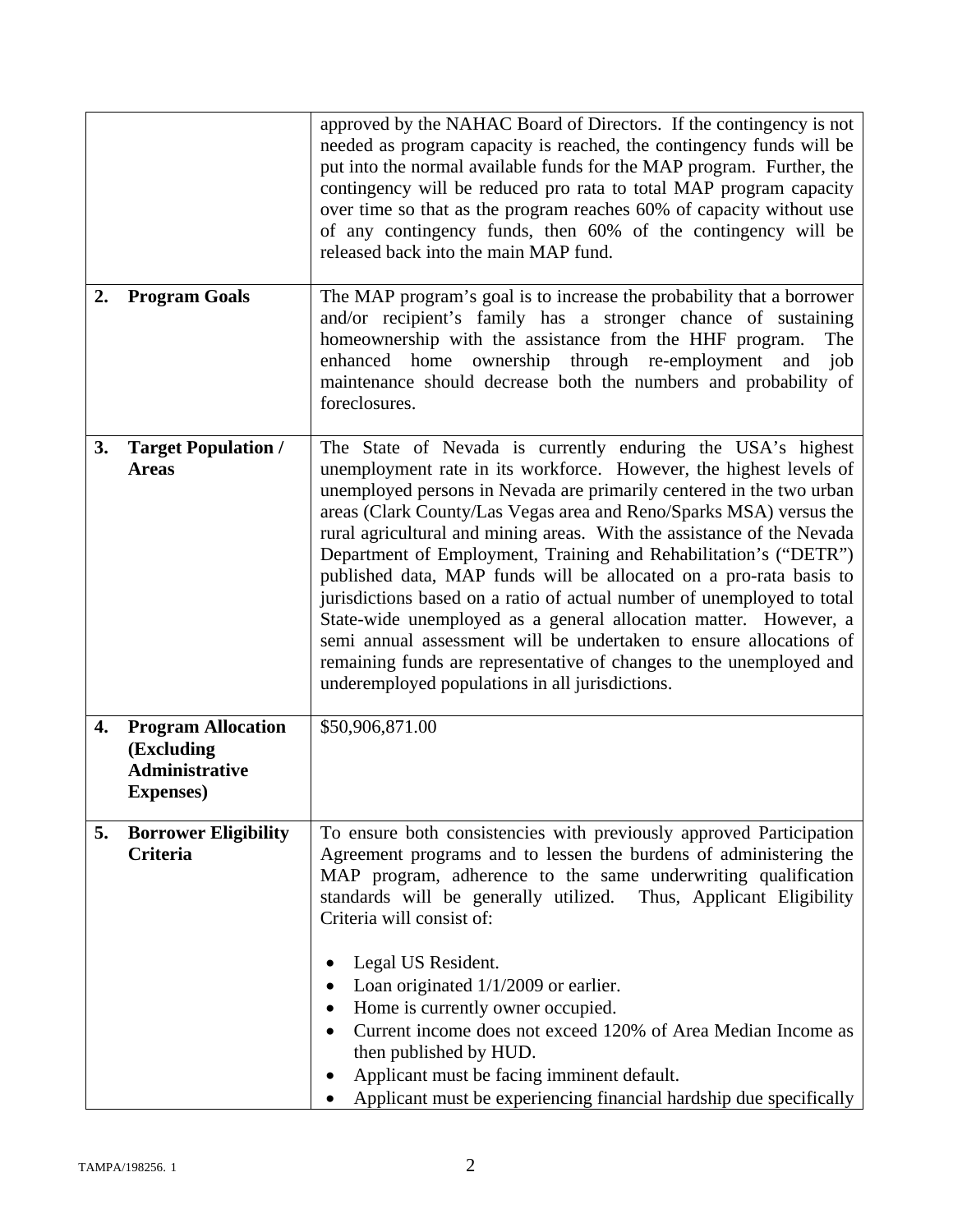|    |                                          | to unemployed or underemployed status.                                                                                                                                                                                                                                                                                                                                                                                                                                                                                                                                                                                                                                        |
|----|------------------------------------------|-------------------------------------------------------------------------------------------------------------------------------------------------------------------------------------------------------------------------------------------------------------------------------------------------------------------------------------------------------------------------------------------------------------------------------------------------------------------------------------------------------------------------------------------------------------------------------------------------------------------------------------------------------------------------------|
|    |                                          | Applicant will be required to provide a financial hardship affidavit<br>attesting to their inability to make mortgage payments.                                                                                                                                                                                                                                                                                                                                                                                                                                                                                                                                               |
|    |                                          | Basic eligibility criteria will be analyzed either on-line by the<br>applicant's visit to the web site and using the 'screening tool,' directly<br>at the NAHAC offices or by the designated call center. If applicants<br>meet screening criteria, application packages will be assembled by the<br>NAHAC underwriters who will do the full verifications/confirmation,<br>enter the applicant's data into the NAHAC database and accounts<br>payable systems and begin the relationship with the borrower's<br>participating banks/lenders/servicers to ensure aid is acceptable to<br>them.                                                                                |
| 6. | <b>Property / Loan</b>                   | Owner occupied.<br>$\bullet$                                                                                                                                                                                                                                                                                                                                                                                                                                                                                                                                                                                                                                                  |
|    | <b>Eligibility Criteria</b>              | The higher Targeted Area limit calculation will be utilized (115% of<br>area median). Thus, per the HUD Procedure, the current maximum<br>mortgage limits would be:<br>a. Clark County: \$427,184<br>b. Reno/Sparks SMSA: \$431,189<br>c. Rural Nevada Areas: \$347,087                                                                                                                                                                                                                                                                                                                                                                                                       |
| 7. | <b>Program Exclusions</b>                |                                                                                                                                                                                                                                                                                                                                                                                                                                                                                                                                                                                                                                                                               |
|    |                                          | • Having failed a HAMP loan temporary period by voluntary non-<br>compliance, as determined by Eligible Entity.                                                                                                                                                                                                                                                                                                                                                                                                                                                                                                                                                               |
|    |                                          | • Borrower owns other real property.                                                                                                                                                                                                                                                                                                                                                                                                                                                                                                                                                                                                                                          |
| 8. | <b>Structure of</b><br><b>Assistance</b> | All MAP program assistance will be structured as a 0% interest,<br>forgivable, nonrecourse loan, secured by a junior lien recorded against<br>the property, which will be forgiven over a period of time not to<br>exceed 5 years. The loans will only be repayable if the borrower sells<br>the property before the 5 year time period expires and there is<br>sufficient equity to pay the loan. All MAP provided funds returned to<br>program may be recycled until U.S. Treasury imposed deadline of<br>December 31, 2017. Thereafter they will be returned to Treasury. The<br>MAP assistance will be as an 'earned forgiveness' loan that is forgiven<br>20% each year. |
|    |                                          | In the event that the MAP recipient subsequently participates in<br>NAHAC's Short Sale Acceleration Program, then the lien recorded as<br>a result of participation in MAP can be extinguished.                                                                                                                                                                                                                                                                                                                                                                                                                                                                               |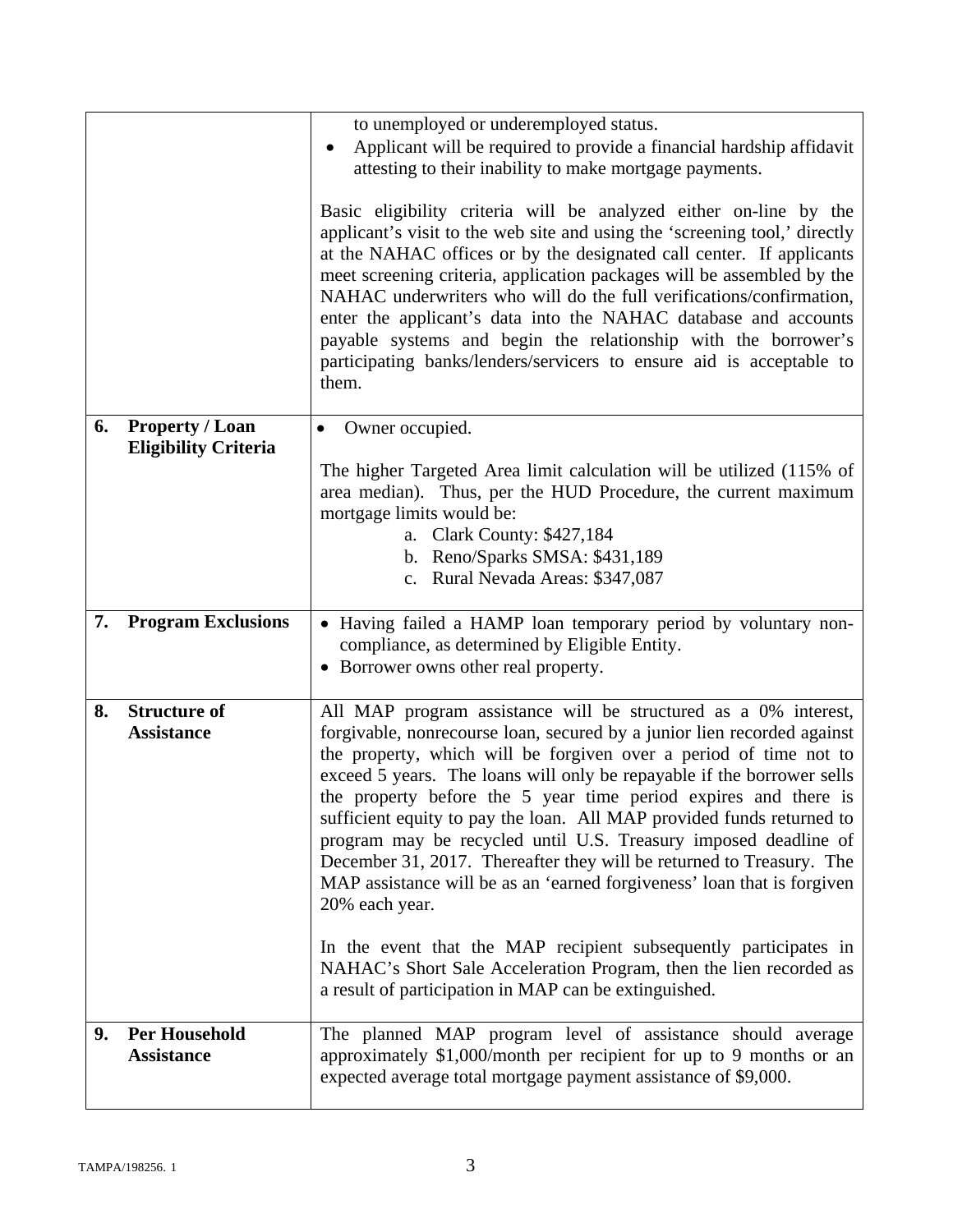| 10. Duration of<br><b>Assistance</b>                             | The MAP assistance will last up to 9 months with a possible extension<br>of up to 12 months if still receiving Unemployment Insurance benefits.                                                                                                                                                                                                                                                                                                                                                                                                                                                                                                                                                                                                                                                                                                                                                                                         |
|------------------------------------------------------------------|-----------------------------------------------------------------------------------------------------------------------------------------------------------------------------------------------------------------------------------------------------------------------------------------------------------------------------------------------------------------------------------------------------------------------------------------------------------------------------------------------------------------------------------------------------------------------------------------------------------------------------------------------------------------------------------------------------------------------------------------------------------------------------------------------------------------------------------------------------------------------------------------------------------------------------------------|
| 11. Estimated Number of<br>Participating<br><b>Households</b>    | Based upon average assistance of \$9,000 for 80% of the recipients and<br>up to 12 months for 20% of the recipients, then the expected number of<br>potential recipients should be approximately 5,200 net of the number<br>already served under this program through October 1, 2011. However,<br>this number may be decreased slightly if the contingency funds<br>described in Section 1 are utilized for such purpose.                                                                                                                                                                                                                                                                                                                                                                                                                                                                                                              |
| 12. Program Inception /<br><b>Duration</b>                       | This program began on March 1, 2010 and could last up to 48 months.                                                                                                                                                                                                                                                                                                                                                                                                                                                                                                                                                                                                                                                                                                                                                                                                                                                                     |
| 13. Program Interactions<br>with Other HFA<br><b>Programs</b>    | The MAP program could have some forms of interaction with the<br>other HHF programs. Specifically, if a MAP program recipient does<br>achieve re-employment status and would possibly be a candidate for a<br>HHF principal reduction program, then NAHAC will advise the<br>borrower of such. However, if the recipient drops out of the MAP<br>program due to failing to remit their portion of the monthly mortgage<br>payment, and it appears evident that the borrower may lose their home<br>due to lack of means to sustain the mortgage, then the borrower will be<br>advised about the HHF short-sale program.                                                                                                                                                                                                                                                                                                                 |
| 14. Program Interactions<br>with HAMP                            | The MAP program could have some form of interaction with HAMP.<br>HHF Funds (MAP) would be utilized prior to HAMP UP.<br>Implementing the program in this order is the most beneficial to the<br>borrower and investor since payments would continue to be made<br>instead of capitalized, and no late charges or adverse credit reporting<br>If a MAP program recipient does achieve re-<br>would occur.<br>employment status and the borrower would possibly be a candidate for<br>either a HAMP modification and/or a HAMP principal reduction<br>program, then NAHAC will advise the borrower of such.                                                                                                                                                                                                                                                                                                                              |
| 15. Program Leverage<br>with Other Financial<br><b>Resources</b> | NAHAC will work with loan servicers for each qualified recipient to<br>ensure that the funds from the MAP program payments are utilized<br>strictly for the borrower's 'current first mortgage loan payments,<br>excluding homeowner association dues and fees and not to 'make up'<br>any past due penalties or payments. NAHAC accounting staff will<br>communicate with the servicer to ensure that the MAP payments are<br>credited only toward current amounts of principal, interest, property<br>taxes and property insurance due by the borrower on their first<br>mortgage. If this means that the borrower and servicer have to execute<br>some form of forbearance or forgiveness on past due amounts,<br>NAHAC will be prepared to assist the borrower with the servicer on<br>this. It is hoped that the servicers will cooperate on these matters. But<br>until NAHAC actually begins distributing Servicer Participation |